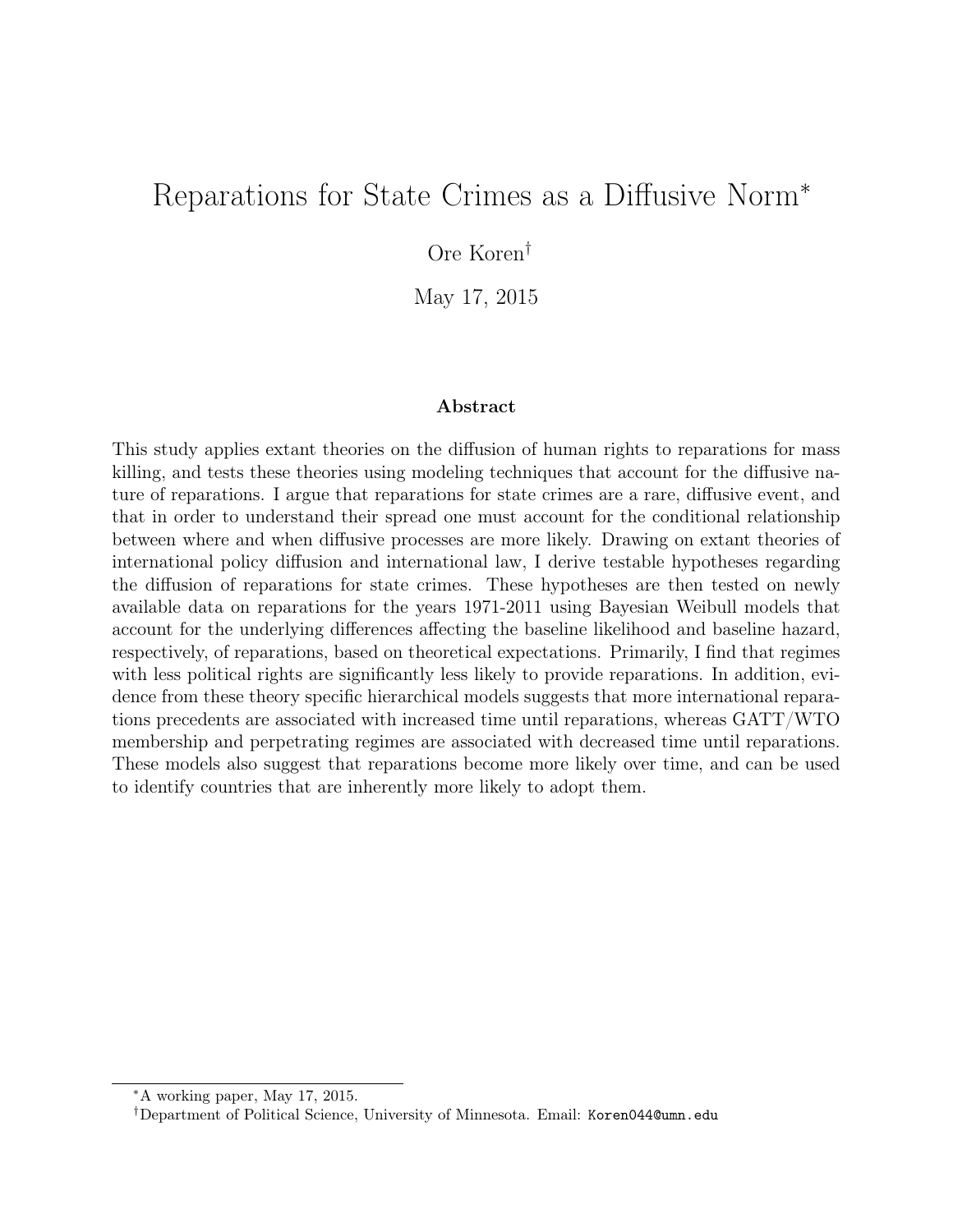The study of diffusion has produced an extensive number of exceptional articles (e.g. Simmons and Elkins, 2004; Solingen and Bórzel, 2014; Greenhill, 2010; Shipan and Volden, 2008). Yet, despite of the efforts of this impressive body of research, "we are nowhere near having a systematic, general understanding of how diffusion works" (Graham, Shipan and Volden, 2013, 675). Partly, this shortcoming results from differing conceptualizations of diffusion across different fields and shortcomings in the quantitative methods used to analyze these various conceptualizations. In this paper, I use the term "diffusion" to refer to a process in which "one government's decision about whether to adopt a policy innovation is influenced by the choices made by other governments" (Graham, Shipan and Volden, 2013, 675), and which "results in temporal and spatial *clusters* of policy reform" (Elkins and Simmons, 2005, 34). In addition to the different ways scholars understand and empirically model diffusive processes, the diffusion of human rights raises an additional problem; frequently in related panel time-series datasets, events are relatively rare (in the case of reparations, fewer than 20 cases).

A crucial aspect of human rights political processes is that many outcomes are the result of interactions between different levels of analysis, for example the international and the domestic (e.g. Elkins and Simmons, 2005; Chaudoin, Milner and Pang, 2015; Finnemore and Sikkink, 1998). While some of the factors governing reparations—such as the level of democratization or the country's GDP—are time dependent, meaning they vary over time, others—for example, geographic location or size—are very unlikely to change from one period to the next.

Focusing on reparations for mass killing as a diffusive political process, this paper employs a multilevel approach to understanding human rights policy diffusion. This approach accounts separately for where diffusion can actually occur, and what are the factors that might govern the diffusive process. In this, I follow the contention advanced by Graham, Shipan and Volden that "the future of policy diffusion research lies in uncovering the whens and wheres" (2013, 696), and—in using Bayesian approaches—compare methods of modeling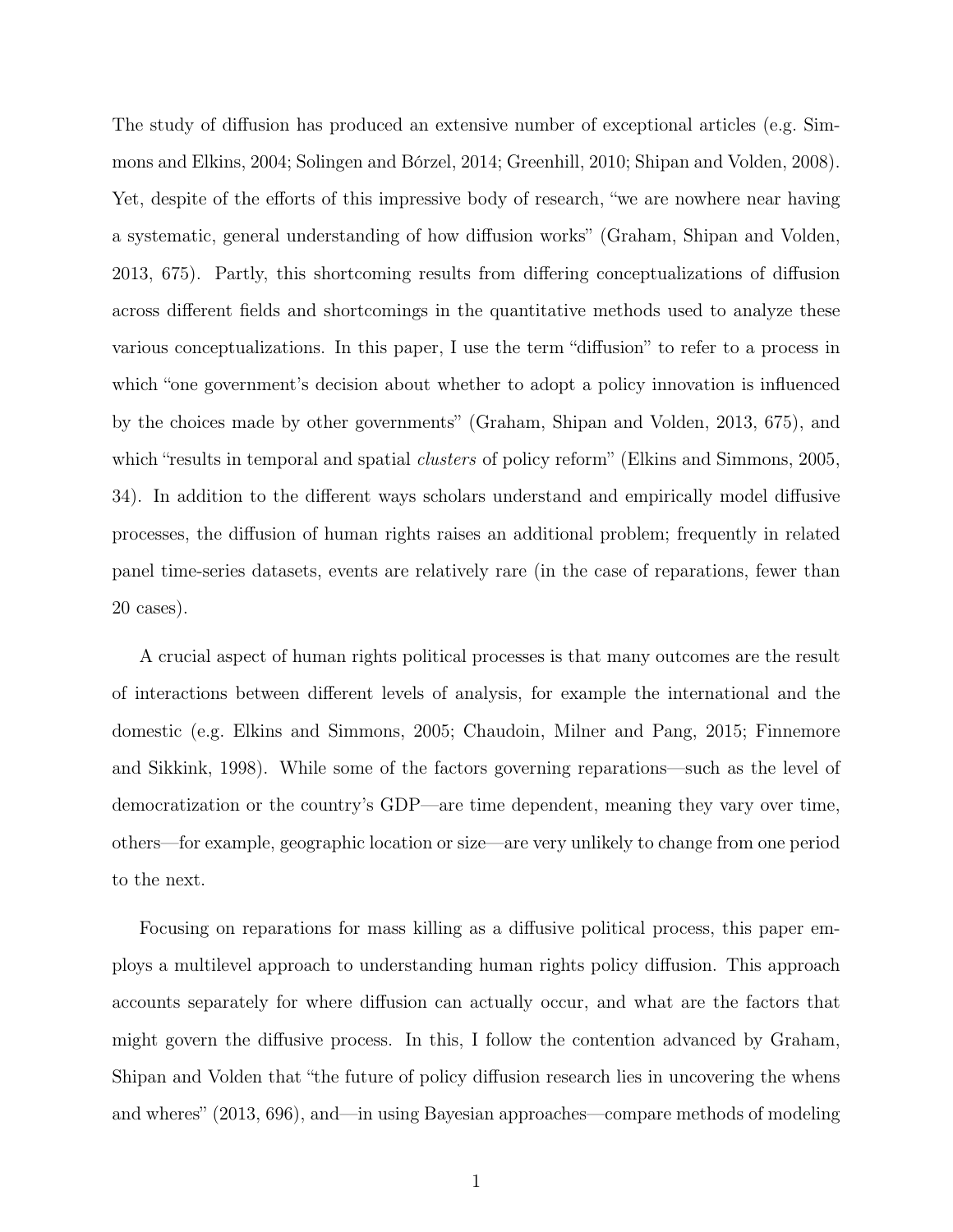diffusion that account differently for the wheres and the whens of this particular diffusive process.

There are several reason as to why reparations legislation should be modeled as a multilevel process. Firstly, as extant literature suggests, reparations for state crimes are a very rare event (de Greiff, 2006a), and their determinants are understudied, at least in political science. This suggests that most state crimes are normalized by means others than reparations, and that the process of (re)normalization might be influenced by historical and spatial dependencies that determine how likely a diffusive process is to actually occur. Time varying factors are therefore likely to have a different type of effect on the likelihood of reparations law for state-led atrocity—in this case mass killing, defined as the targeted killing of at least 1000 noncombatants by state forces<sup>1</sup>—compared with non-varying factors, such historical traditions and geographical conditions. For example, the inception of a democratic regime can produce new domestic and international pressures on leaders to award reparations for past abuses. In contrast, geographic proximities, e.g. if a country is surrounded by neighbors that previously adopted human right policies (Lutz and Sikkink, 2000), might expose countries to normative pressures or cultural similarities that increase the underlying likelihood of policy adaptation, but operate in a more indirect way.

Secondly, building on the premises of international policy diffusion proponents (e.g. Abbott and Snidal, 2000; Simmons and Elkins, 2004; Keck and Sikkink, 1998; Acharya, 2004), reparations legislation, if provided, is expected to involve different "levels" of political interactions, for example the international and the domestic. From this perspective, the timedependent analysis of reparations would benefit from taking event hierarchy—i.e. different levels of political interactions, (see, e.g. Chaudoin, Milner and Pang, 2015)—into consideration. This is because domestic pressures might be more urgent for some regimes that seek to build legitimacy, while international pressures—which might facilitate the building of said

<sup>&</sup>lt;sup>1</sup>This definition of mass killing (further elaborated upon below) draws on Ulfelder and Valentino (2008; see also Koren, Forthcoming) provides an empirical quantitative definition of an especially severe state-led crime.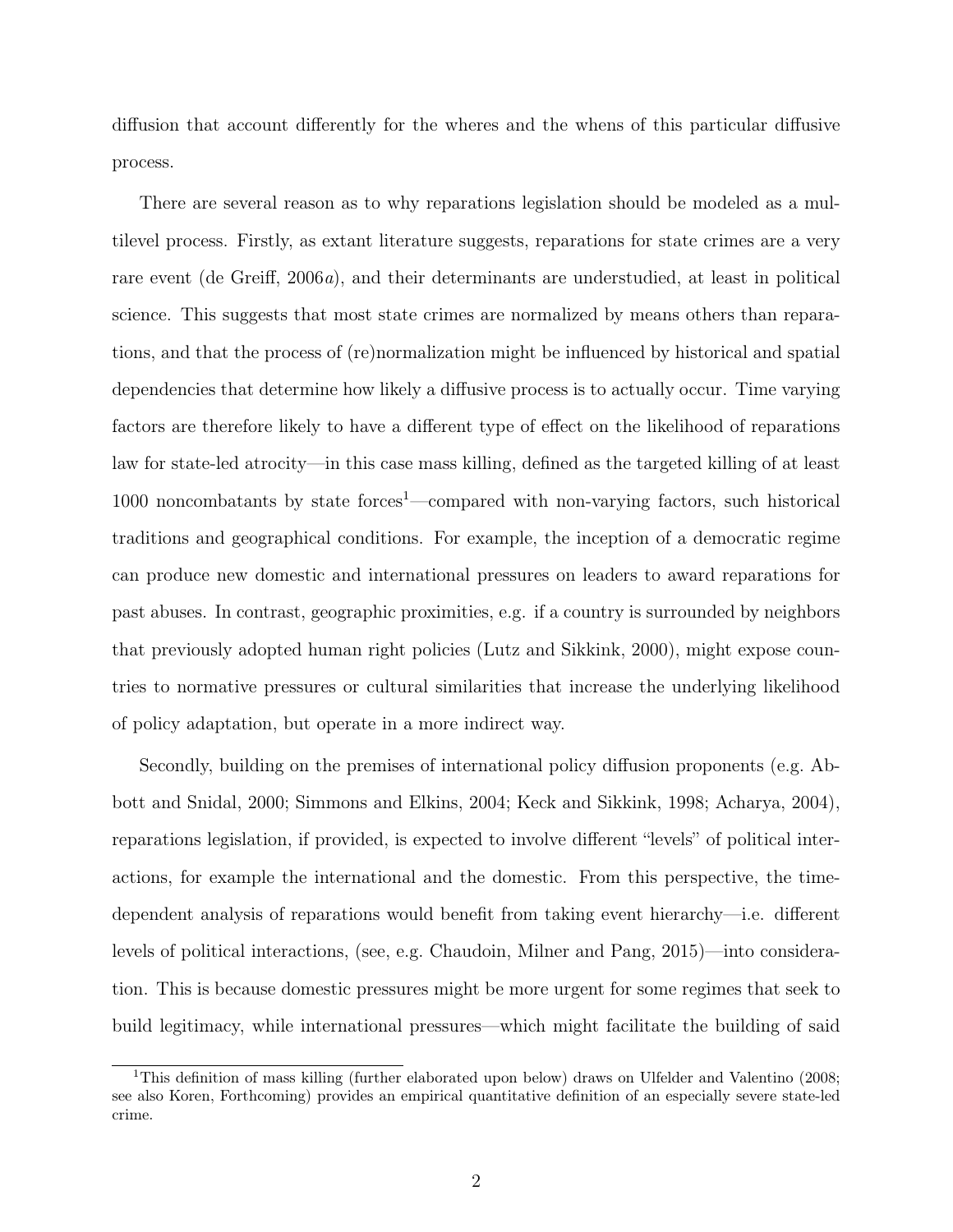legitimacy—are more likely to operate indirectly, e.g. through the actions of local norm entrepreneurs (Finnemore and Sikkink, 1998; Acharya, 2004; Greenhill, 2010).

Drawing on extant literature related to policy diffusion and international law, I accordingly seek to evaluate the above claims by deriving and testing hypotheses regarding the international diffusion of reparations. I specifically test these hypotheses by comparing two modifications of the Weibull model that account differently for the effect of time varying and non-time varying factors. In the first modification I include time-varying covariates in the main model, but allow the intercept to vary based on non-time varying factors (Gelman and Hill, 2007). In doing so, I allow each country to have a different baseline likelihood of adopting reparations, which is based on location and legal system, rather than treating this likelihood as being constant across all cases. In the second modification I again include time-varying covariates in the main model, but this time I allow the shape parameter of the model to vary based on non-time varying factors (see, e.g. Rouder et al., 2005). In doing so, I allow each country to have a different hazard—or "time-line"—until reparations are ultimately adopted, which again varies based on geographic location and legal system. I also conduct a separate Weibull analysis of only time varying factors as a baseline model to compare its estimate to those produced by the hierarchical models.

Primarily, I find that regimes that provide less political rights are significantly less likely to provide reparations. In addition, my hierarchical models, which are designed to better accommodate theoretical expectations, show that more international reparations precedents are actually associated with increased time until reparations, whereas GATT/WTO membership is associated with a decreased time until reparations. More important, perhaps, the estimates of the varying intercept models suggest that the global hazard for reparations increases over time, while the varying hazard models illustrates the effect of non-time varying factors on the hazard for each individual country, and allow us to how much variation exists between countries in the time until reparations are adopted, if ever.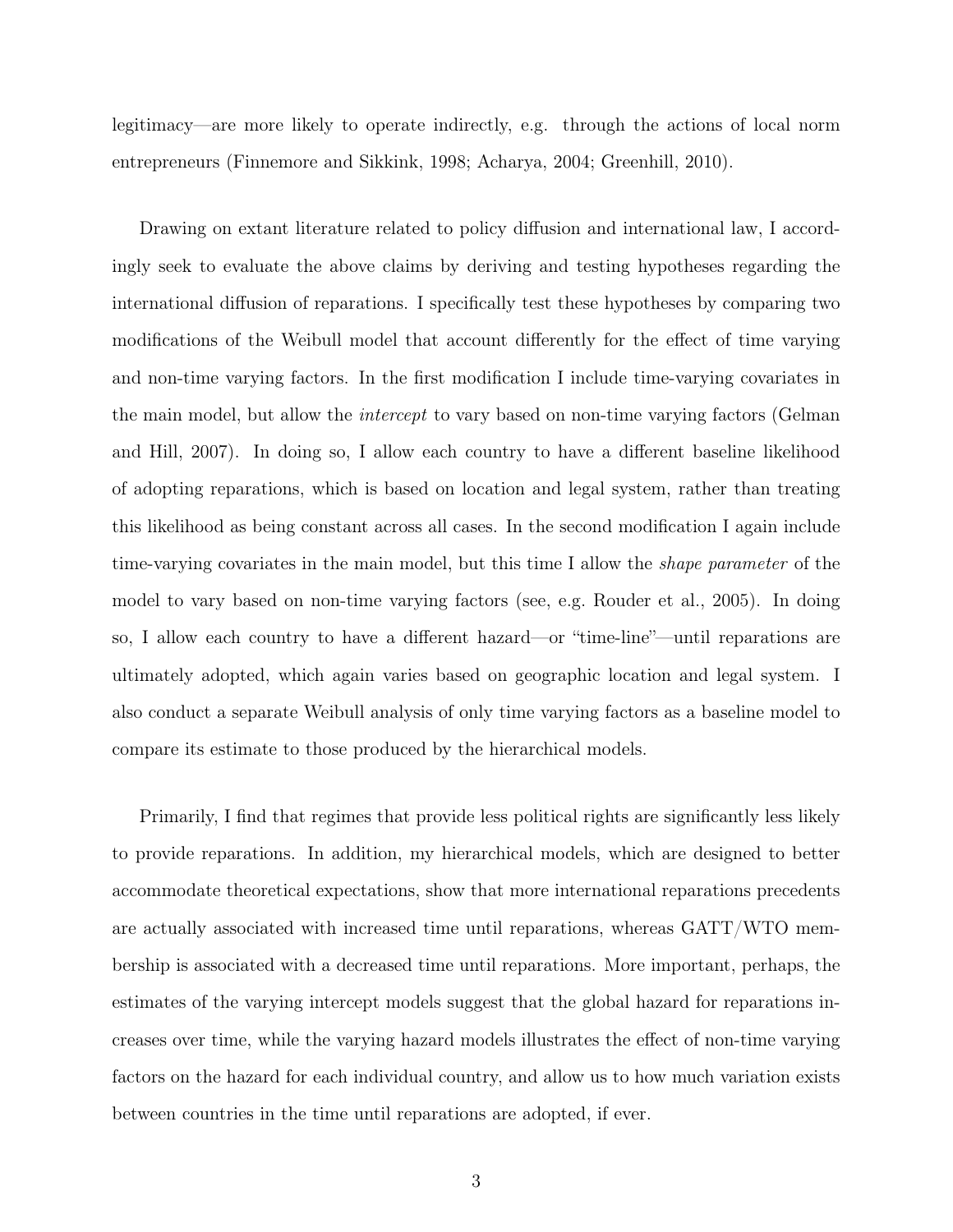## Reparations as A Process of International Policy Diffusion

Reparations for mass killing are a relatively recent phenomenon. The modern origin of reparations for mass atrocities can be traced to the 1952 Luxembourg Agreement, in which West Germany agreed to pay reparations to the Jewish victims of the Holocaust. This agreement created an salient precedent, namely that reparations for former victims can play an important part in a new democracy's legitimization effort. The Luxembourg Agreement solved several pending problems for West Germany (Sebba, 1980). Firstly, the country experienced a surprising economic growth, and sought to enter foreign markets, some of which had financial elites that were not keen on the idea of trading with the former Third Reich (Teitl, 1997, 2006).

Secondly, in addition to the Nuremberg Trials, the victorious Western Powers also pressured West Germany to pay reparations, as did the newly founded State of Israel and the Jewish Claims Commission, or JCC (Laremont, 2001, 238). Thirdly, the US sought to realign West Germany against the Soviet Block, and West Germany on its part wished to be included in the substantial financial package provided by the Marshall Plan. Fourthly, The process of turning West Germany into the bulwark of the West against the Iron Curtain necessitated ending denazification—the process of removing former Nazis and bureaucrats who served the Nazi regime from state institutions — which meant that through reparations these bureaucrats were given de facto absolution for their collaboration (Laremont, 2001, 241).

Despite the seeming benefits of reparations in the German case, however, it is unclear, prima facie, whether this policy actually represents a case of international diffusion. First, no international treaty on reparations with signatory states exists. International treaties and convention such as the Rome Statute and the Genocide Convention provide some framework for possible reparation-related court decisions, but—although under such binding treaties states may have the responsibility to prosecute crimes and to provide remedy—these are unlikely to be obligating when reparations legislation is concerned (Freeman and Pensky,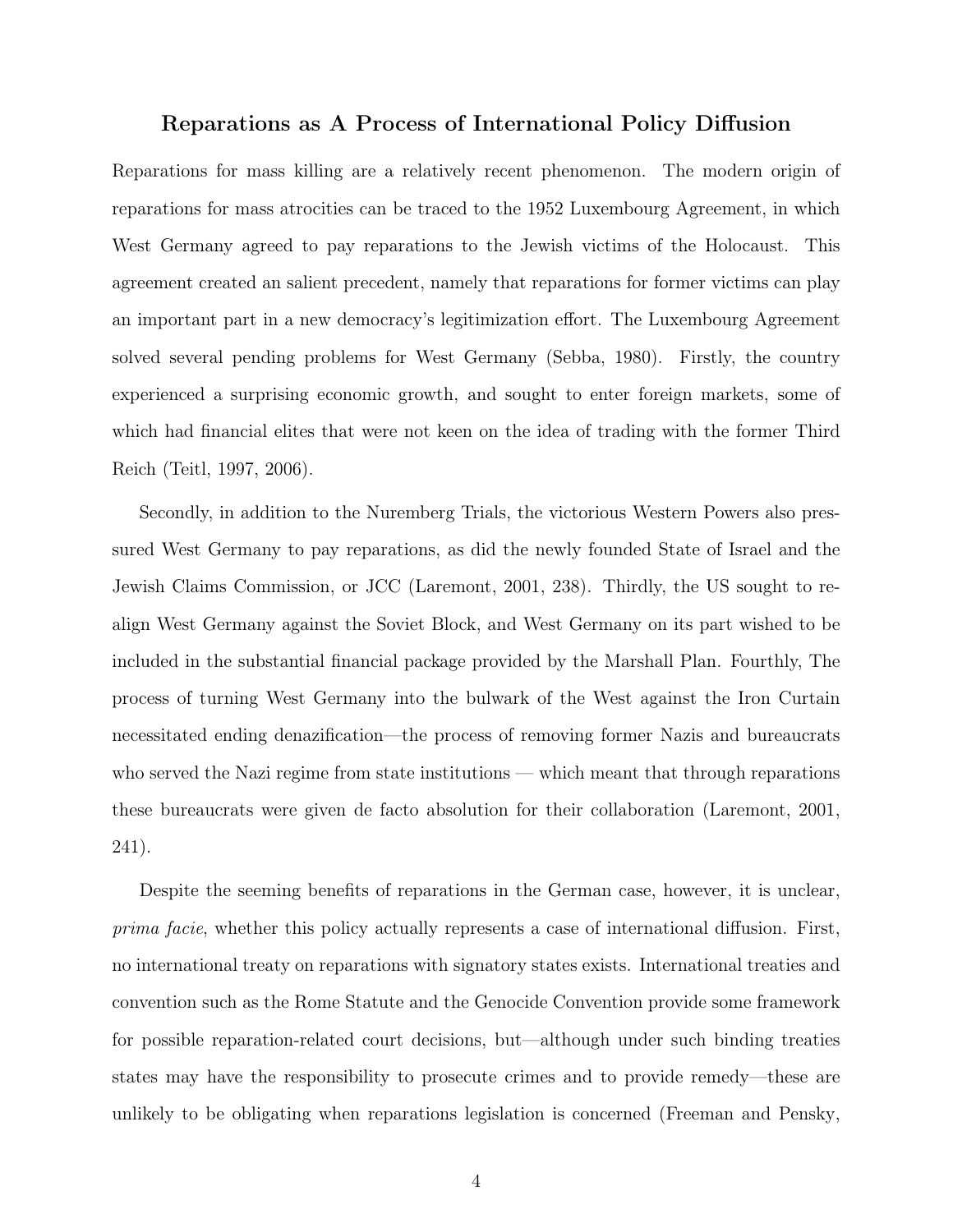2012, 46-48). This situation becomes even more complicated in cases that precede the Rome Statues or in states that have not ratified it. In such cases, even prosecuting criminals might not necessarily be legally binding, let alone the right for compensation and remedy (Freeman and Pensky, 2012, 64).

Second, there is no exact definition of what kinds of acts justify reparations. The UN Guidelines on the Right to a Remedy states that "serious violations" deserve compensation, but these guidelines do not provide a definition for what constitutes a serious violation (The-UN-National-Assembly, 2014). Moreover, the definition of reparations under these UN Guidelines (compensation, restitution, rehabilitation, and satisfaction) makes any attempt to actually prosecute states for reparations all but unlikely to succeed. Third, even if a clear connection between a serious violation and the right to remedy through reparation is established, international law is only binding to states that have ratified the Rome Statues, and only for acts perpetrated after ratification. Although norms such as genocide prevention are so strong that they may involve intervention against the perpetrators and the use of hard international law, reparations remain a murkier issue.

The lack of hard, legally binding international legislation, however, does not necessarily prevent the diffusion of reparations by the way of policy imitation. Reparations are frequently provided in countries where leaders seek to rebuild credibility, and individuals lobby domestically by drawing on international norms. Since 1952, when the German government awarded compensation to Jewish victims of the Nazi regime, reparations have become an international norm on which non-state actors can draw (Keck and Sikkink, 1998; Finnemore and Sikkink, 1998; de Greiff, 2006a). Over time, international organizations and different international groups such as Amnesty International have become increasingly able to pressure regimes to provide reparations for their crimes, and promote reparations as being globally "appropriate."

To understand where reparations fall within the framework of international legalization, it is worthy to refer to the definition provided by Abbott et al., who use the term legal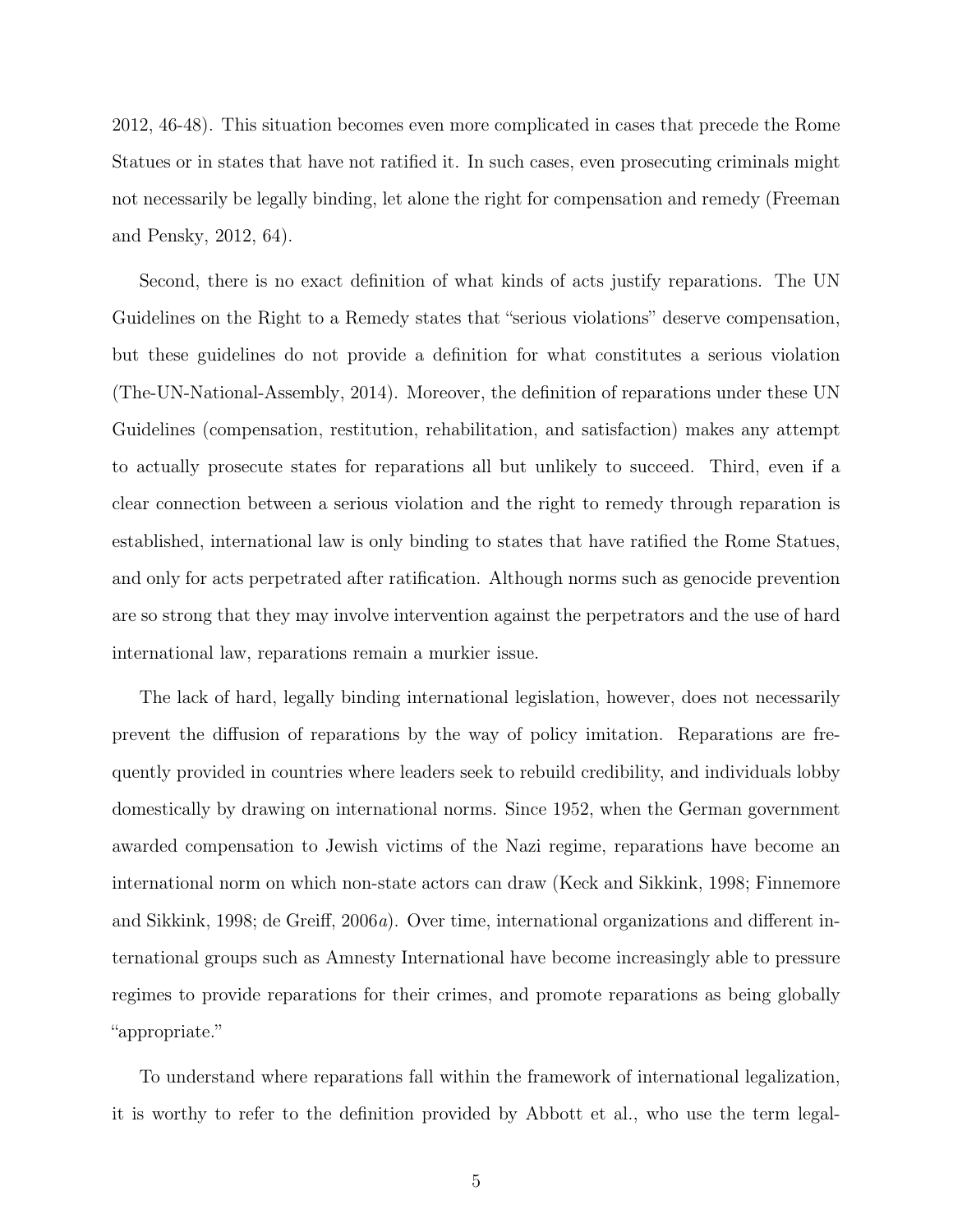ization to refer to "a particular set of characteristics that institutions may (or may not) possess. These characteristics are defined along three dimensions: obligation, precision, and delegation" (2000, 401). Obligatory legalization means "that states or other actors are bound by a rule or commitment or by a set of rules or commitments" (ibid., 401) that, "must be performed in good faith regardless of inconsistent provisions of domestic law" (ibid., 409). Precise legalization means, "rules unambiguously define the conduct they require, authorize, or prescribe" (ibid., 401). Delegated legalization means that, "third parties have been granted authority to implement, interpret, and apply the rules; to resolve disputes; and (possibly) to make further rules" (ibid.). International legalization thus refers to increased participation along a continuum of one or more of these dimensions.

Building on this premise, we can consider reparations to be a form of what Abbott and Snidal term "soft law." The notion of soft law refers to a legal policy that "begins once legal arrangements are weakened along one or more dimensions of obligation, precision, and delegation" (2000, 422). This is different from "hard law," which refers to "legally binding obligations that are precise (or can be made precise through adjudication or issuance of detailed regulations) and that delegate authority for interpreting and implementing the law" (2000, 421). This suggests two different, albeit similar, perspectives on reparations.

The first perspective asserts the importance of adaptation and learning in promoting the diffusion of reparations as a soft legal mechanism. For example, Simmons argues that states commit to treaties on rational grounds, which reflect their government's preferences, either because they sincerely believe in the treaty's goals or because they think that the treaty's benefits outweigh the risks of facing compliance pressures (2009, 64). However, once precedents for these soft legal obligations exist, they might cascade to become a standardized norm, even if for regimes that originally had no intentions of complying with these policies (Lutz and Sikkink, 2000; Keck and Sikkink, 1998). This cascade is the result of the "accompanying domestic, regional, and international enforcement mechanisms intended to pressure countries to comply with them," causing "regional political actors to transform their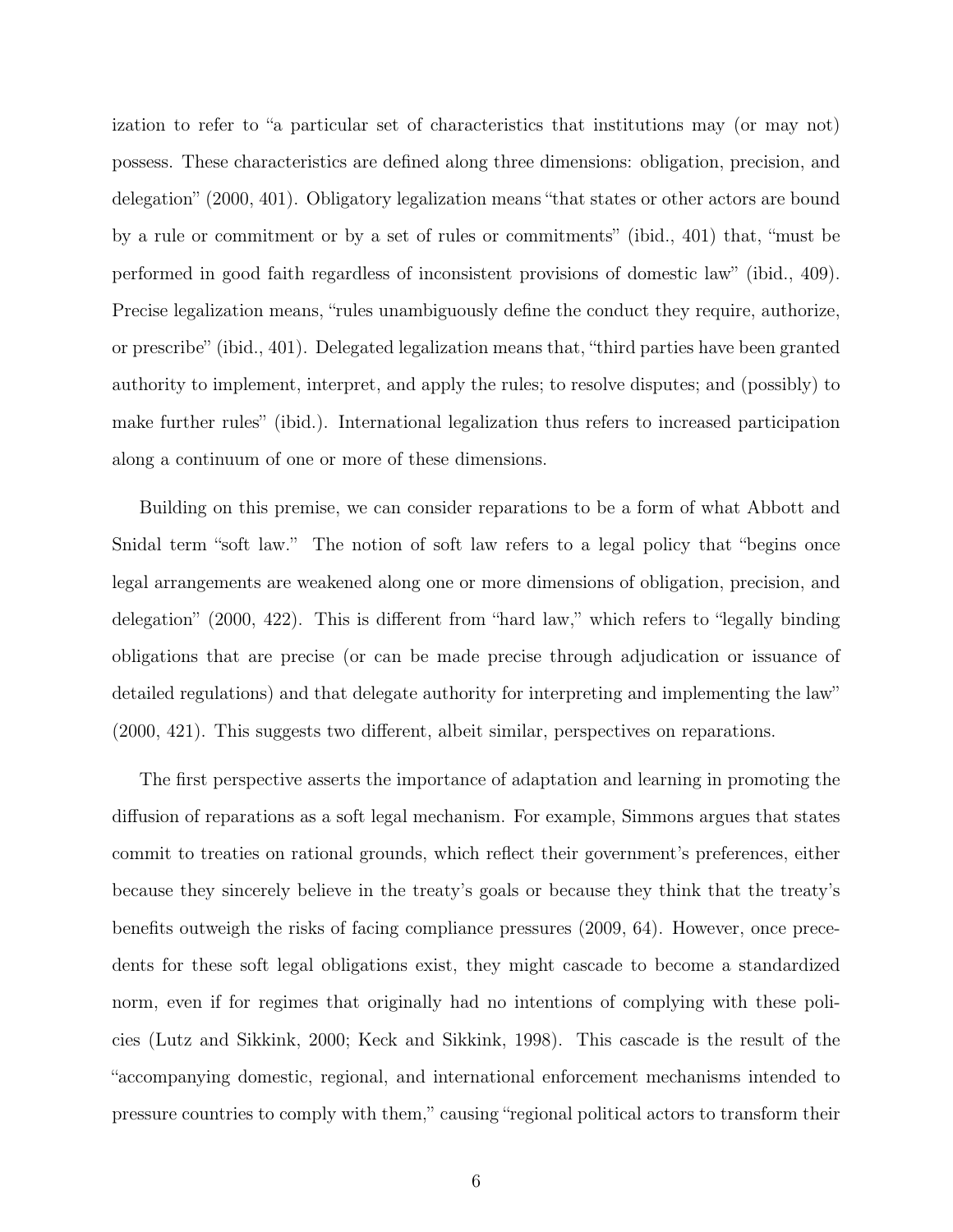behavior" Lutz and Sikkink (657; see also Keck and Sikkink, 1998; Carpenter, 2015).

Building on these arguments in favor of norm cascade, learning, and adaptation, one might expect reparation precedents to produce a significant effect on the likelihood of a reparations law being passed in a given year. With more reparations precedents in place, a country can better learn of the potential effect of passing a reparation law, and hence lower potential costs of adoption. In addition, with more international reparation law precedents, a country is more likely to face pressures to adopt reparations as a means of renormalization (e.g. Murdie and Bhasin, 2011; Keck and Sikkink, 1998; Greenhill, 2010; Hughes, Krook and Paxton, Forthcoming; Hyde, 2011; Simmons, 2009). This suggests the following hypothesis:

## • H1: The time until the passing of a first reparations law for mass killing decreases with the number of international precedents of reparations for mass killing

While international reparations precedents can produce an effect on a country's likelihood of passing a reparations law in a given year, some scholars have highlighted the importance of regional mechanisms in promoting norm cascades. These cascades can result from local activists "picking and choosing" norms that better fit extant conventions in their country of origin, as illustrated by examples from South East Asia (Acharya, 2004), North Africa (Solingen and Bórzel, 2014), and Latin America (Lutz and Sikkink, 2000). In balancing between employing radical ideas and ensuring that internationally imported norms are acceptable to local audiences, activists increase the chance that these norms become strong enough to produce political effects locally (Acharya, 2004). This in turn suggests that the diffusion of reparations, if exists, should be the result not (only) of international reparation precedents, but (also) of regional ones, which implies the following hypothesis:

• H2: The time until the passing of a first reparations law for mass killing decreases with the number of regional precedents of reparations for mass killing

The second perspective highlights the importance of reparations as a reconciliatory mechanism. For example, de Greiff argues that the essential advantage of reparations over other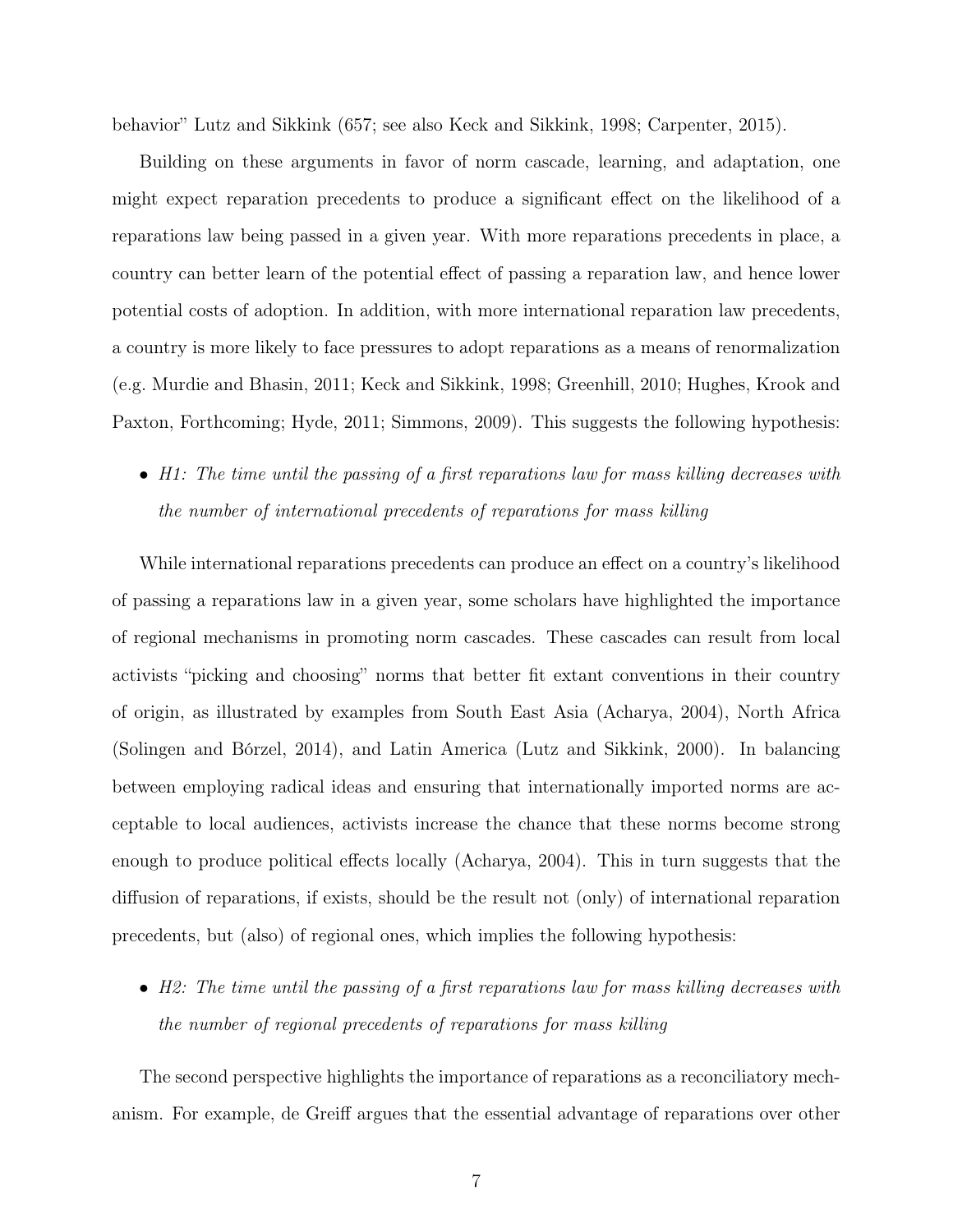means of post atrocity renormalization is that "[f]or some victims, reparations are the most tangible manifestation of the efforts of the state to remedy the harms they have suffered. Criminal justice... is in the end a struggle *against perpetrators* rather than an effort on behalf of victims" (2006, 2). Moreover, reparations can also provide a less costly option for a regime seeking renormalization compared with the hard law option, which includes trials and prosecutions:

Reparation programs at their best are administrative procedures that, among other things, obviate some of the difficulties and costs associated with litigation. These include long delays, high costs, the need to gather evidence that might withstand close scrutiny...the pain associated with cross-examination and with reliving sorrowful events, and finally, the very real risk of a contrary decision, which may prove to be devastating, adding insult to injury. A well-designed reparations program may distribute awards which are lower in absolute terms, but comparatively higher than those granted by courts. (de Greiff, 2006b, 459)

The lower costs offered by reparations, compared with "harder" options, might be especially useful for perpetrating regimes that remain in power after the mass killing ended. It is easy to imagine that leaders faced with the possibility of prosecution in either domestic or international courts would prefer atoning for their crimes by providing reparations to their former victims, even if this action risks infusing rather than diffuses social tensions (Gray, 2010). Moreover, even if the perpetrating regime is replaced, former functionaries might still become part of the new regime, especially in countries where there are relatively few trained bureaucrats (Laremont, 2001, 241). Perpetrating regimes that remain in power might therefore use reparations as a means of making amends with their previous victims, thus avoiding the "harder" option of prosecutions. This accordingly suggests the following hypothesis:

• H3: Perpetrating regimes that remain in power after the mass killing campaign has ended will be associated with a shorter time until the passing of a first reparations law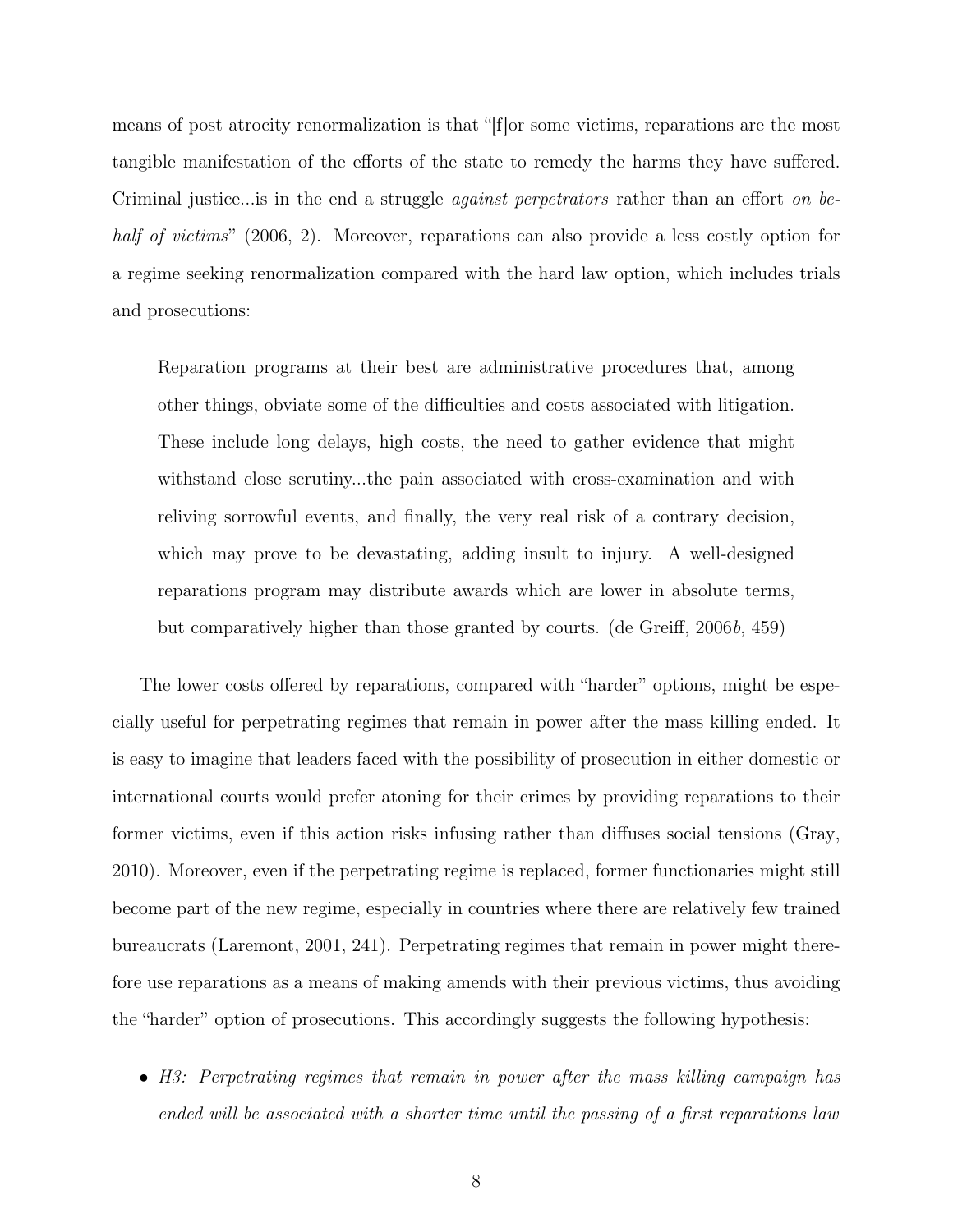A related issue highlighted by scholars is the importance of liberalism and the role played by new democratic regimes following atrocities in renormalizing the relationship between the state and the citizens (e.g. Kaminski, Nalepa and O'Neill, 2006; Adhikari, Hansen and Powers, 2012; Gray, 2010; Cohen, 1995). There are several reasons why more liberal regimes are more likely to provide reparations. First, as Simmons argues, states might commit to treaties that are closer to their core beliefs (2009, 64). Therefore, one might expect liberal regimes to be more likely to adopt liberal policies, and to do so before everyone else. Although Simmons' argument pertains specifically to hard law regulations, there is no reason why softer policies should not also be adopted by regimes with similar core beliefs; if we treat international legalization as a spectrum rather than a binary space (e.g. "adopt/do not adopt), then less binding treaties allow liberal regimes to signal credibility at lower costs compared with no commitment at all. To quote Abbott and Snidal, "[l]egalization is a strategy through which actors pursue their interests and values; it also supplies a body of norms and procedures that shape actors' behavior, interests, and identities" (2000, 455).

Therefore, liberal regimes should be expected to be the first to adopt reparations for previous state crimes. Moreover, if liberal democratization is itself a diffusive process (Elkink, 2011; Lutz and Sikkink, 2000; Gleditsch and Ward, 2006), then we might expect it to be at least partly correlated with the diffusion of other liberal norms such as reparations. From a legal perspective, newly formed liberal democracies face strong pressures to address the wrongdoings of past repressive regimes (Adhikari, Hansen and Powers, 2012; Teitl, 1997). Such regimes also depend to a much greater extant on the approval and support of their own citizens, suggesting more pragmatic reasons to appease public opinion. Last, new liberal regimes might be especially dependent on international approval, which could be facilitated via adopting liberal policies (Teitl, 1997). This suggest the following hypothesis:

• H4: More liberal democratic regimes will be associated with shorter time until a reparations law is passed

Finally, Abbott and Snidal argue that soft law can be used as a substitute for hard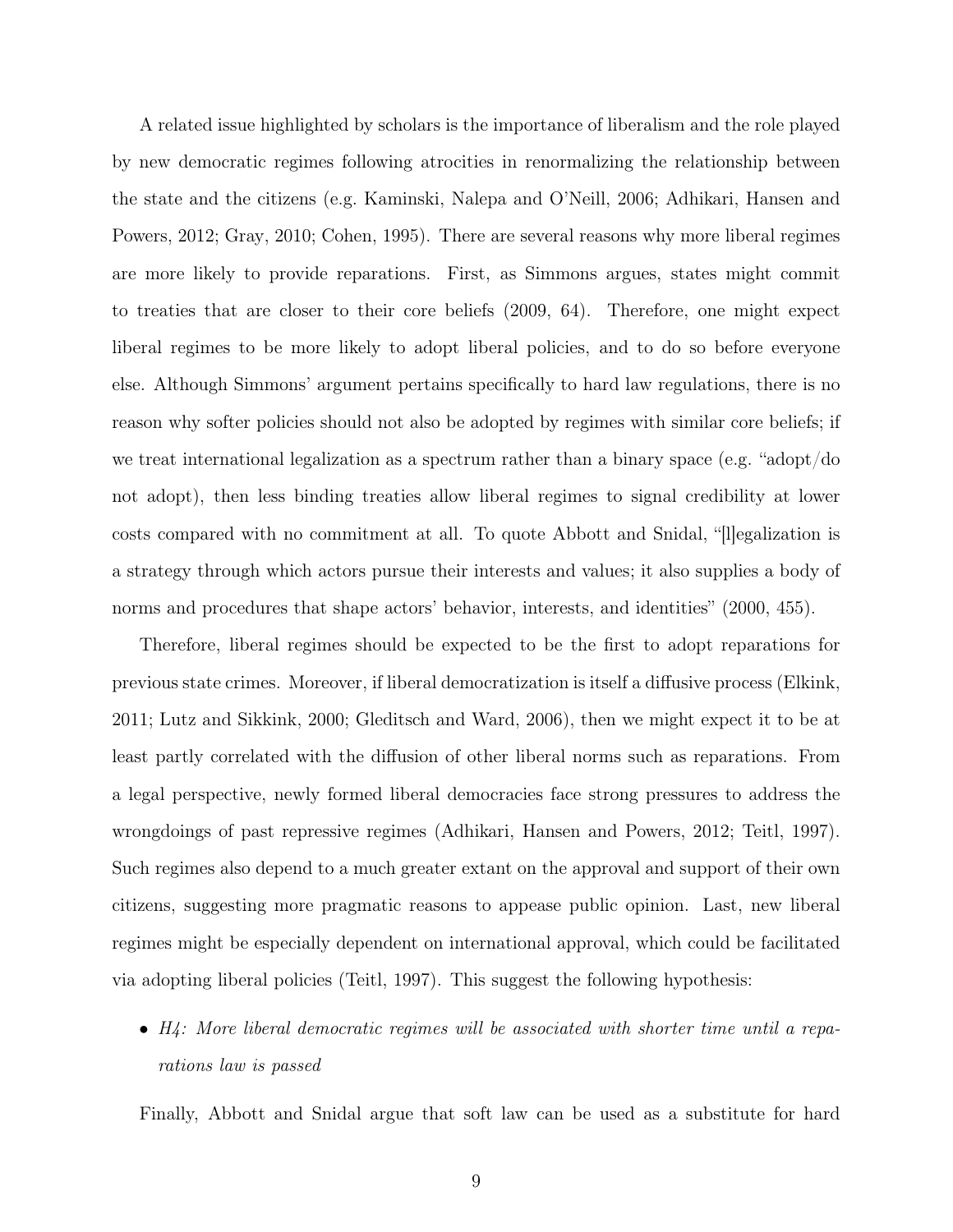law, although the two are not necessarily mutually exclusive (2000, 422). Rather, "[soft legalization] offers more effective ways to deal with uncertainty, especially when it initiates processes that allow actors to learn about the impact of agreement over time" (Abbott and Snidal, 2000, 423). As mentioned above, regimes might be oblivious to the long-term effects of soft legalization and choose to adopt it as a result of domestic pressures, or because they seek international legitimization.

Adopting any form of legalization allows the regime to enjoy the larger degree of autonomy and selectivity provided by the act of obligation. However, facing uncertainty during the transitional justice process, both in regard to hard laws—for example, by not being able to predict in advance what kind of punishment a post-atrocity tribunal might involve—and soft policies—for example, by not being able to predict how binding a reparations law might become over time, the regime might be willingly adopt the latter in the hopes of avoiding the former. Therefore, one might expect hard law solutions such as trials to be negatively associated to soft policies such as reparations. This suggests the following hypothesis:

• H5: Criminal trials will be associated with an increased time until a reparations law is passed

### Variable Operationalization

The hypotheses posited above concern time-varying factors, that is, factors that might change from one year to the next. So, for example, no trials for perpetrators might be recorded in year t, whereas a trial might be recorded in year  $t+1$ . However, some conditions can remain constant over time, yet still influence the process by which a reparations law is passed. For example, Simmons argues that because in such systems treaties generally involve higher adjustments costs and more binding effect of precedents, "common law systems provide incentives for governments to go slow when it comes to treaty ratification, especially in the human rights area" (2009, 71).

Civil law systems, In comparison, might be more flexible and more forgiving in the long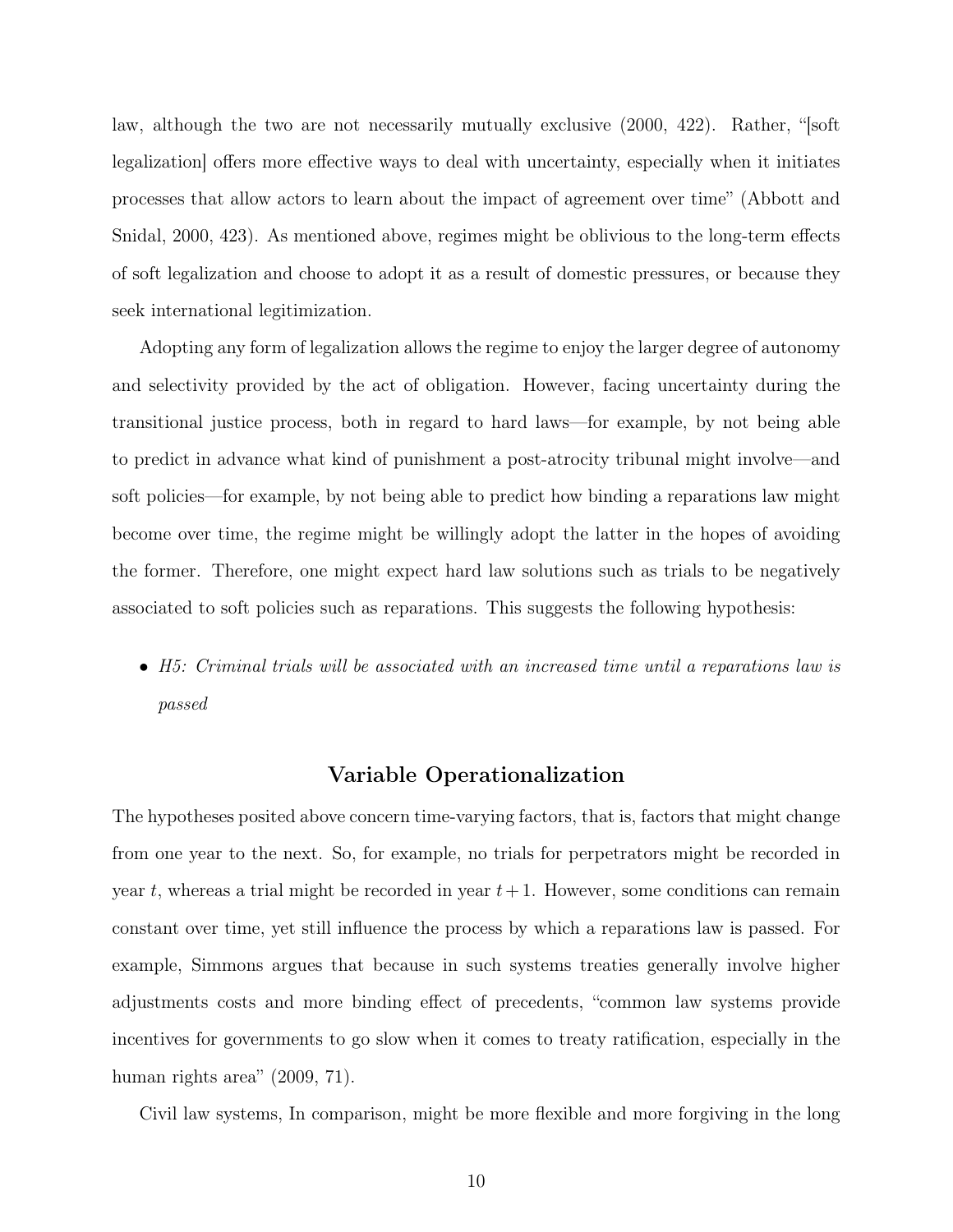term, and hence more likely to be receptive of such legislation. Therefore, the historical formulation of the legal system of given country can shape the likelihood of reparations despite the fact that this historically defining event is highly unlikely to change over time. Hence, a country's legal tradition partly determines where reparations are more (civil law systems) or less (common law systems) likely, whereas the existence of time varying events such as criminal trials in a given year partly determines when reparations are likely.

Another important factor that can affect the likelihood of a given norm cascading is the country's geographic location and its neighboring states. Again, this indicator is highly unlikely to vary over time, unlike other events such as the number of regional reparations law precedents, which can increase from one year to the next. As a result, scholars observe a significant geographical variation in the diffusion of human rights legalization, with some regions—e.g. Latin America (Lutz and Sikkink, 2000)—being much more likely than others to experience events. Indeed, the importance of spatial dependencies has been highlighted by many scholars, who employ different approaches to account for them (e.g. Anselin, 2002; Zhukov and Stewart, 2013; Gleditsch and Ward, 2006; Darmofal, 2009). To account for these dependencies in the process of diffusion, and based on the importance of regional norms (Lutz and Sikkink, 2000; Acharya, 2004), I therefore include binary controls to account for world region.

Last, historical dynamics of social exclusion and ethnic divisions can also influence the likelihood of reparations, with more divided countries being perhaps less likely to award reparations (e.g. Pleskovic and Stiglitz, 2000). While ethnic divisions might vary over time, they are unlikely to change significantly within a country in the majority of cases, which results with ethnic divisions being coded as time invariant in most datasets (e.g. Roeder, 2011).

The universe of cases analyzed here included all state-led mass killing between 1970 and 2008 (a total of 68 cases in 48 different countries) obtained from "Assessing The Risk of State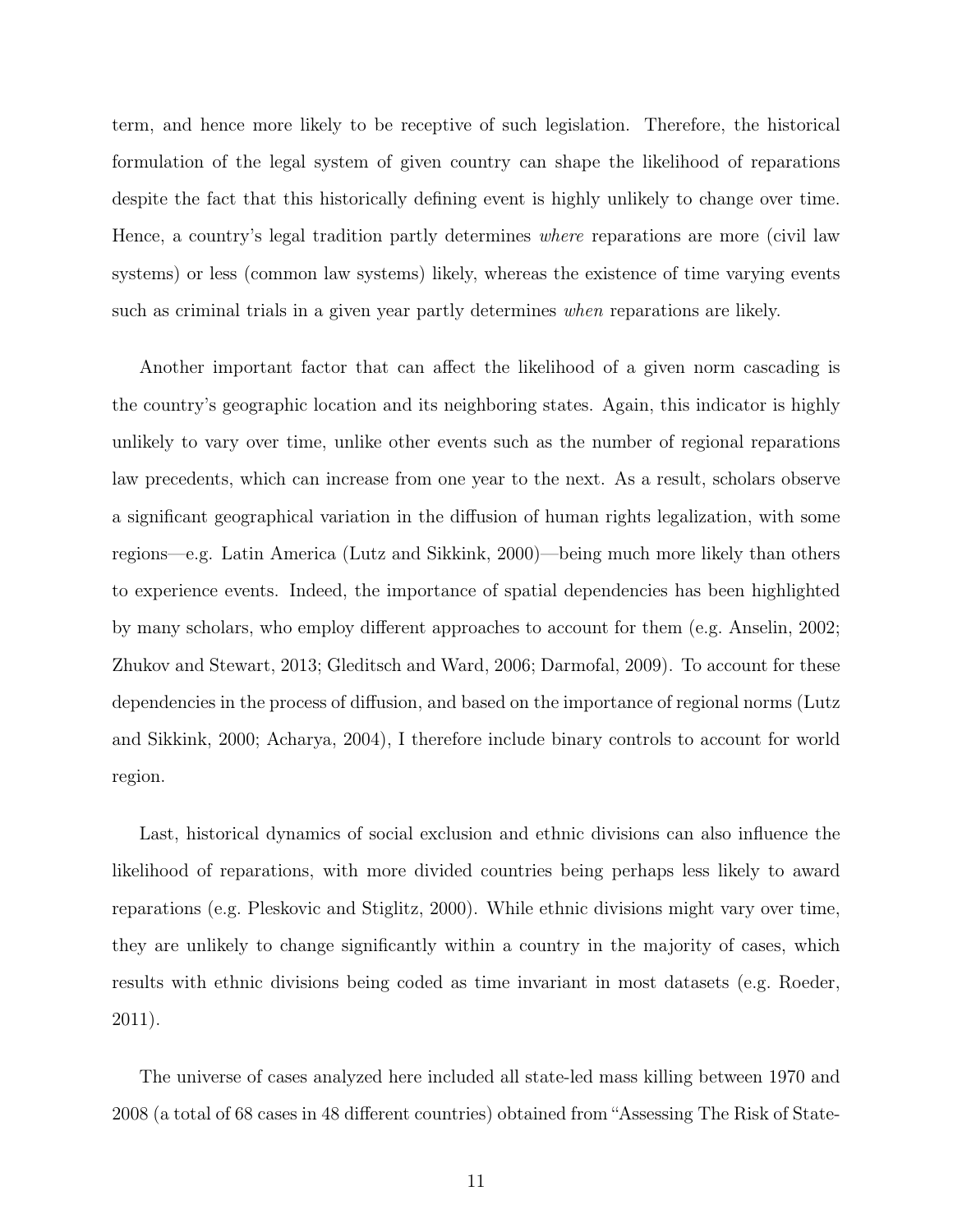Led Mass Killing" written by Ulfelder and Valentino (2008).<sup>2</sup> Because some countries, e.g. Rwanda, experienced numerous mass killing events, I focused not on countries, but rather on specific mass killing cases. This provides an additional incentive to account for time varying and non-time varying accounts in separate equations to avoid heterogeneity concerns (Zorn, 2000). Ulfelder and Valentino (2008) define mass killing as "any event in which the actions of state agents result in the intentional death of at least  $1,000$  noncombatants from a discrete group in a period of sustained violence." Case years included all the years between the end of the campaign and 2011 (starting with the last year during which mass killing was coded), or the year when a first reparations law was passed.

To code my dependent variable (**First.Rep.Law**) I relied on the new dataset complied by the Transitional Justice Collaborative (Dancy et al., 2014). These data include reports on all reparation laws provided in response to state crimes since 1971. Because I am concerned with the time until reparations occur, I chose to focus only on the first reparations law that was passed, although some countries (e.g. Argentina) adopted several reparations laws.<sup>3</sup> If a first reparations law for mass killing was passed during a given year for one case, this caseyear was given a value of one, zero otherwise. I relied on the same dataset to code whether major human rights trials—defined as "the use of domestic, foreign, or international courts of law with the aim to hold perpetrators criminally accountable for human rights violations" (Dancy et al., 2014)—took place during a given year (Trials), with a value of one assigned to a case-year during which trials were conducted, zero otherwise. This variable was used to test hypothesis H5.

To account for hypothesis H4 and measure a country's level of liberalism, I relied on the political rights index compiled by Freedom-House (2014). I additionally included Freedom House's civil liberties index for robustness purposes. Both indexes range from one (most free) to seven (least free). I relied on these measures because these indexes are less likely to be

<sup>&</sup>lt;sup>2</sup>I did not include cases that the authors designated as "ongoing" in 2008.

<sup>&</sup>lt;sup>3</sup>In one case, Sierra Leone, I coded reparations as occurring in 2000 rather than 1999, based on the original report used by Dancy et al. (see Conteh and Berghs, 2013).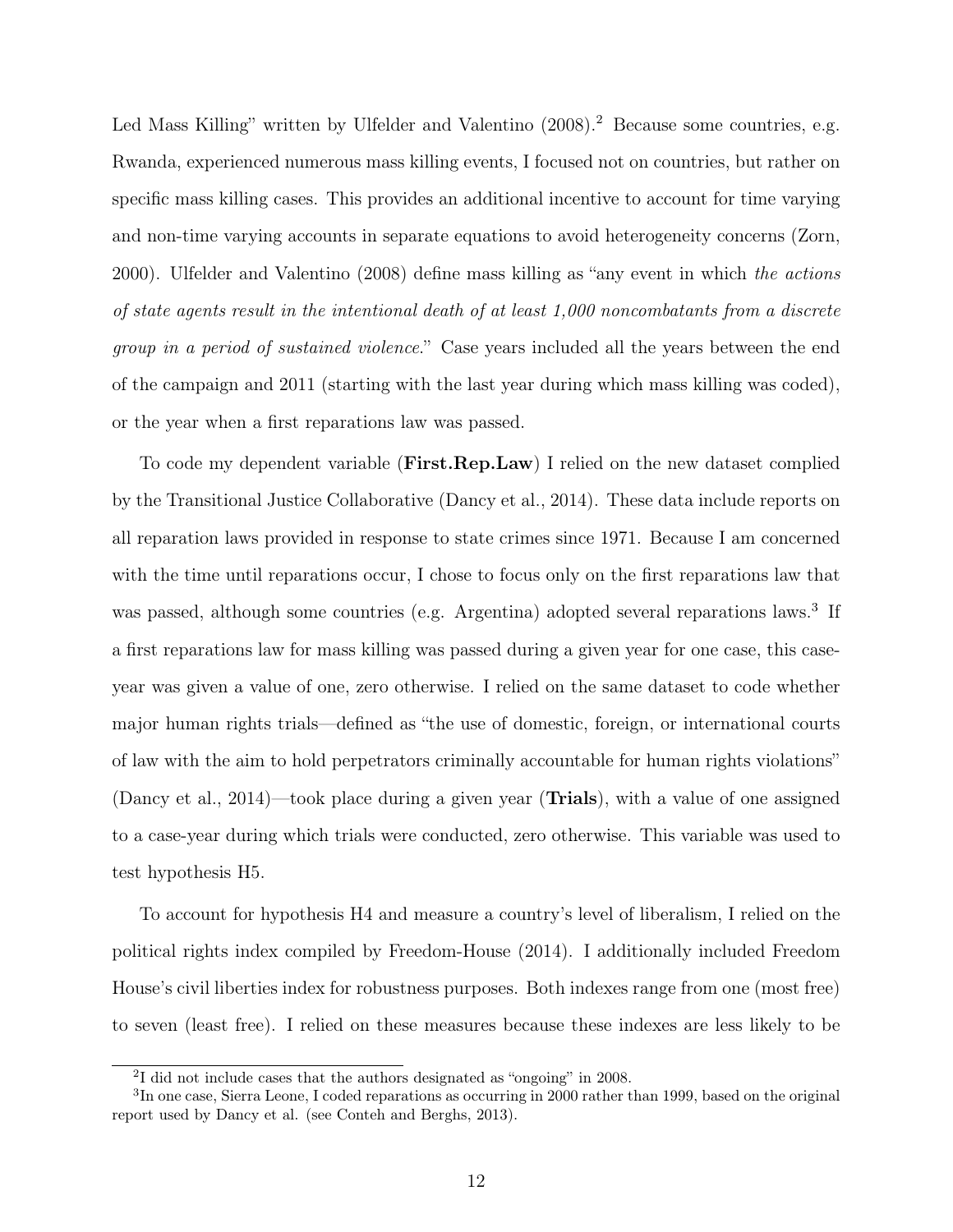affected by endogenous concern with the dependent variable compared with other datasets; and unlike other measures of democracy and rights, Freedom House data were available for all years analyzed in the data (1971-2011).

To test hypothesis H3, I coded the variable Perpetrator, which denotes whether the perpetrating regime remained in power during a given case-year, assigned a value of one, zero otherwise. To account for hypotheses H1 and H2, I coded indicators measuring the number of previous reparations for mass killing globally ( $\mathbf{Rep.World}$ ) and regionally ( $\mathbf{Rep} \cdot \mathbf{Reg}$ ), respectively, for each case-year.

I also included controls to account for alternative explanations to the ones hypothesized above. Firstly, I coded a binary variable measuring whether a country was part of the GATT or WTO during a given year (GATT/WTO), coded one, zero otherwise. I also included a binary control for whether a given case-year happened after 1990 (**Cold war**), coded one, zero otherwise. Lastly, I accounted for the possibility that the probability of reparations during a given year was affected by a country's population size or level of GDP. The data for population (Ln pop) and GDP per capita (Ln GDPpc) were obtained from "Expended Trade and GDP Data" coded by Gleditsch (2002 and 2013).

I also included a number of non-time varying covariates. First, I coded binary regional indicators for Africa, Asia, and Latin America, with Europe being the reference category. Following Simmons (2009), I further accounted for the difference between common (Common.Law) and civil (Civil.Law) law legal tradition (obtained from the "JuriGlobe" dataset, of Ottawa, 2014). Last, to capture ethnic heterogeneity I relied on the Ethnolinguistic Fractionalization (ELF) dataset (Roeder, 2011).

## Methodology

#### Methodological Motivation

The fact that some political variables can "vary both across countries and over time" while others "may change slowly or not at all" (Chaudoin, Milner and Pang, 2015, 4) poses a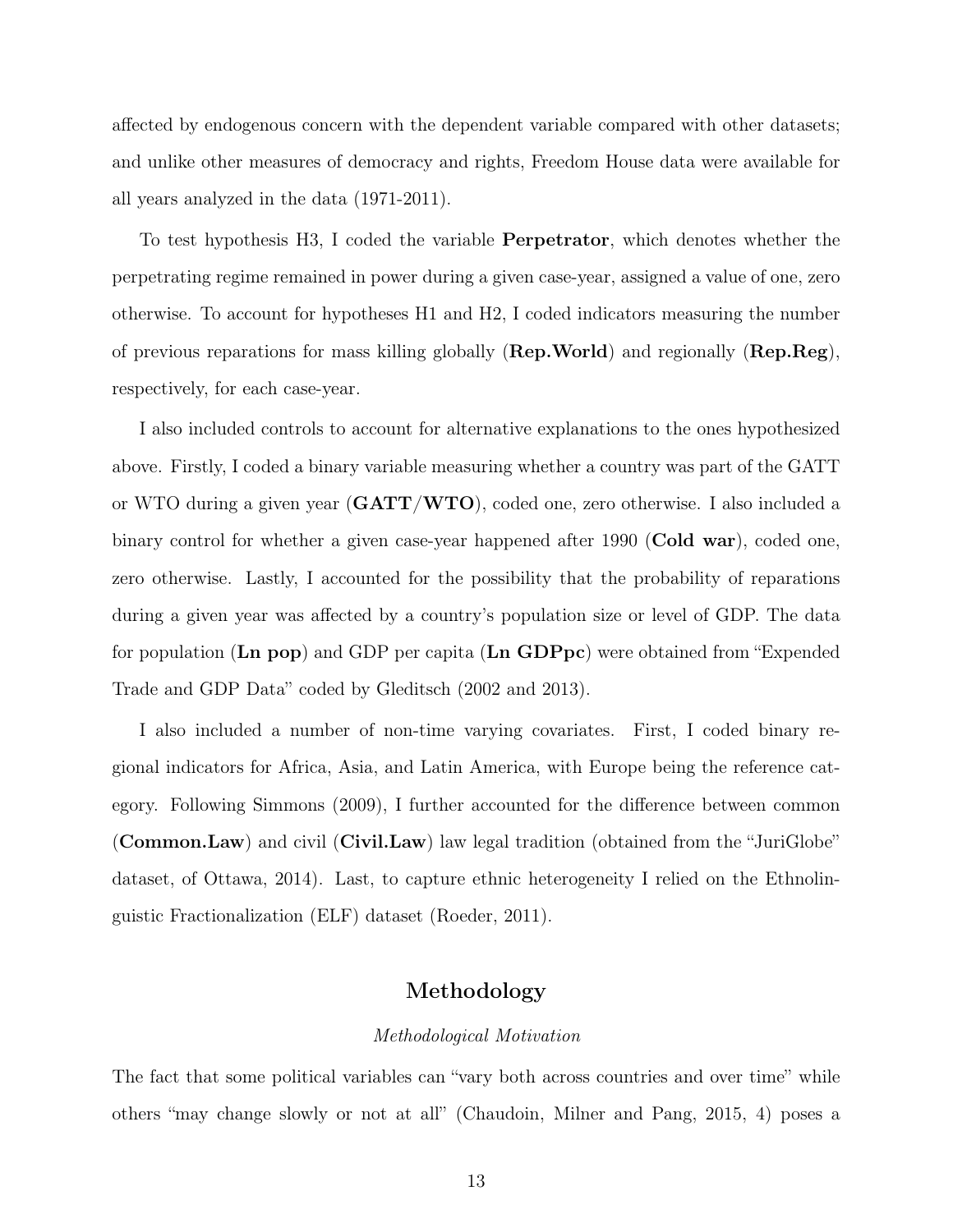challenge for diffusion scholars seeking to explain how and why policy clusters occur; or, as in the case discussed here, account for the effects of clustering when attempting to identify the factors governing a particular diffusive process. The sensitivity of time varying factors such as regime type, GDP, or membership in international organizations to diffusive pressures is likely to be higher than that of constant factors such as geographic location. Indeed, if one seeks, as Graham, Shipan and Volden highlight, to identify when a policy is more likely to be adopted, then time varying factors are crucial; the easiest way one can identify policy diffusion is by associating policy adoption with a significant change that occurred between one year and the next, e.g. the rise of a new democracy.

Yet, arguing that constant factors are irrelevant is clearly inaccurate; some policies cluster not only in time, but also in space. Partly, this can be explained if another wave of diffusion occurs simultaneously. For example increases in humans rights legislation in Latin America occurred simultaneously with a regional wave of democratization (Lutz and Sikkink, 2000). Yet, sometimes scholars observe policies that cluster in space, but not necessarily in time. For example, the provision of reparations for mass killing in Latin America is a phenomenon that occurred over the span of three decades, beginning with the end of mass killing in Argentina in 1983 (a first reparations law was passed in 1986), followed by El Salvador (mass killing ended in 1992, reparations the same year), Chile (mass killing ended in 1978, reparations in 1993), Peru (mass killing ended in 1992, reparations in 2001), and finally Guatemala (mass killing ended in 1996, first reparations law passed in  $2003$ .<sup>4</sup> So although non-time varying factors might not have the same effect on when reparations are provided, they nevertheless influence—albeit to a different extant—where reparations were more likely to be provided.

One explanation for the lack of a consensus regarding how diffusion processes work is therefore the relative shortage in models that adequately account for the conditional relationship between time varying and non-time varying factors. This is especially important in cases where very few events are actually observed, reparations being one example. Lumping

<sup>4</sup>Another country, Nicaragua never provided reparations despite two mass killing campaigns that occurred in the country.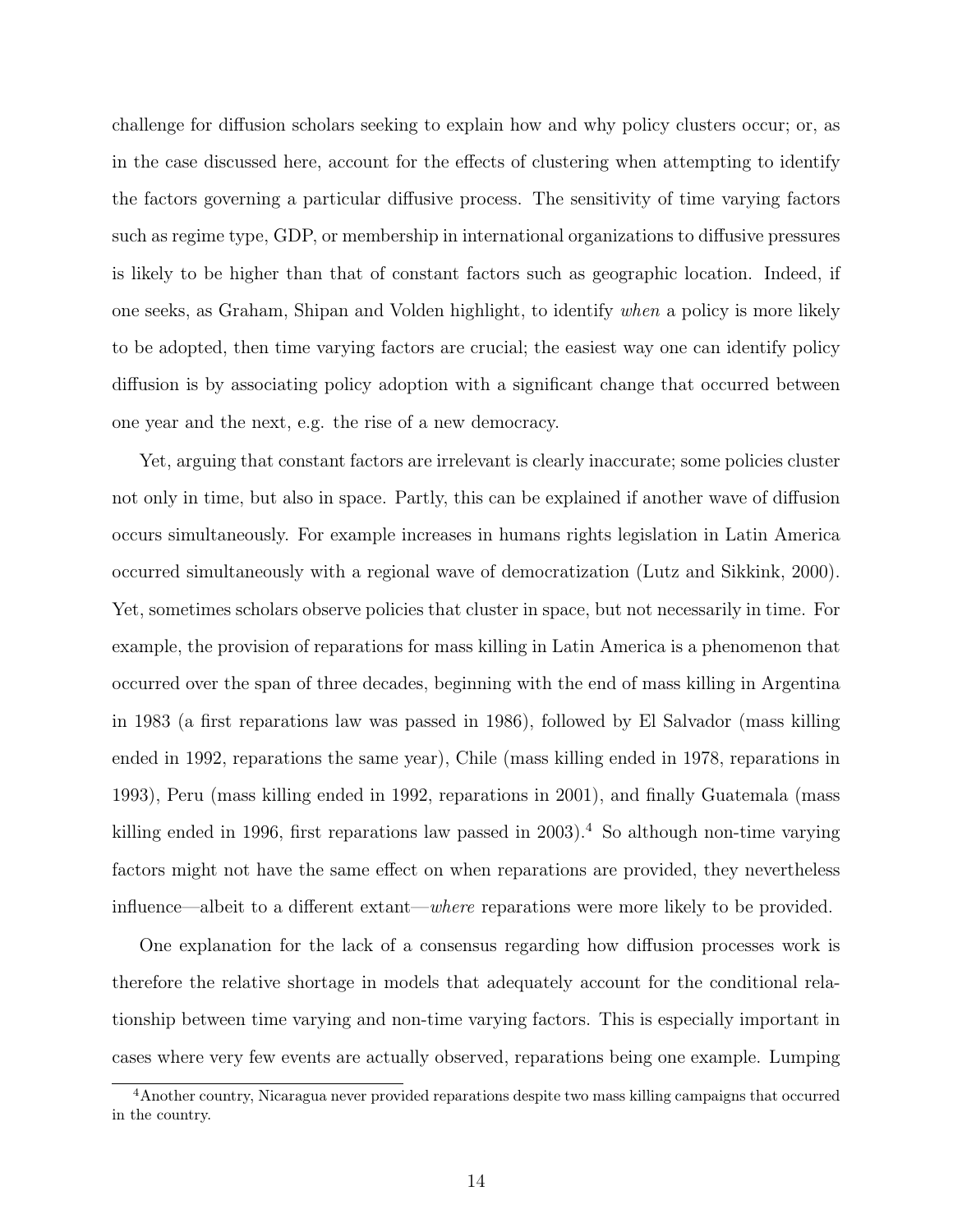together a large number of potential explanatory indicators within an additive setup under the assumption that they all produce the same type of effect might generate false inferences (King and Zeng, 2001; Schrodt, 2014); and risks downplaying the importance of the conditional relationship between time varying and non-time varying indicators. To account for the whens and wheres of diffusion in a manner that fully accounts for the true processes and at the same time builds upon theoretical expectations, one must therefore estimate the likelihood that the effects of variables at one level of analysis will be conditional on the variables at the second level of analysis.

To do so, I rely on two Bayesian modeling solutions for small panel time-series data. Specifically, I assume that while time-varying factors influence the likelihood of a reparations law being passed in a given year, non-time varying factors influence the baseline likelihood of reparations in different countries. This approach better accommodates theoretical expectations, and—by allocating different degrees of influence to different factors based on these expectations—allows scholars to choose an empirical model that matches their particular theory. The resulting inference is therefore more accurate, and its interpretation more intuitive. This categorization is also more sensitive; it allows one to take into account specific factors highlighted by theoretical expectations and accommodate their effect in a more nuanced way compared with control-inclusive "kitchen-sink" models (Schrodt, 2014; Achen, 2000, e.g.).

These models have three main properties. First, they are parametric; each country's hazards is assumed to follow a two-parameter Weibull distribution (e.g. Box-Steffensmeier and Jones, 2004; Darmofal, 2009). The Weibull is a flexible form whose parameters correspond to the heuristics of scale, denoted here as  $\lambda$ ; and shape, denoted here as  $\rho$ . Not that because I rely on the accelerated failure time (AFT) interpretation of these models, I also use the  $\sigma$  parameter, where  $\sigma = \frac{1}{\sigma}$  $\frac{1}{\rho}$ . While I focus on the Weibull model, this approach can be generalized to other parametric distributions such as the exponential, Gompertz, and Gamma.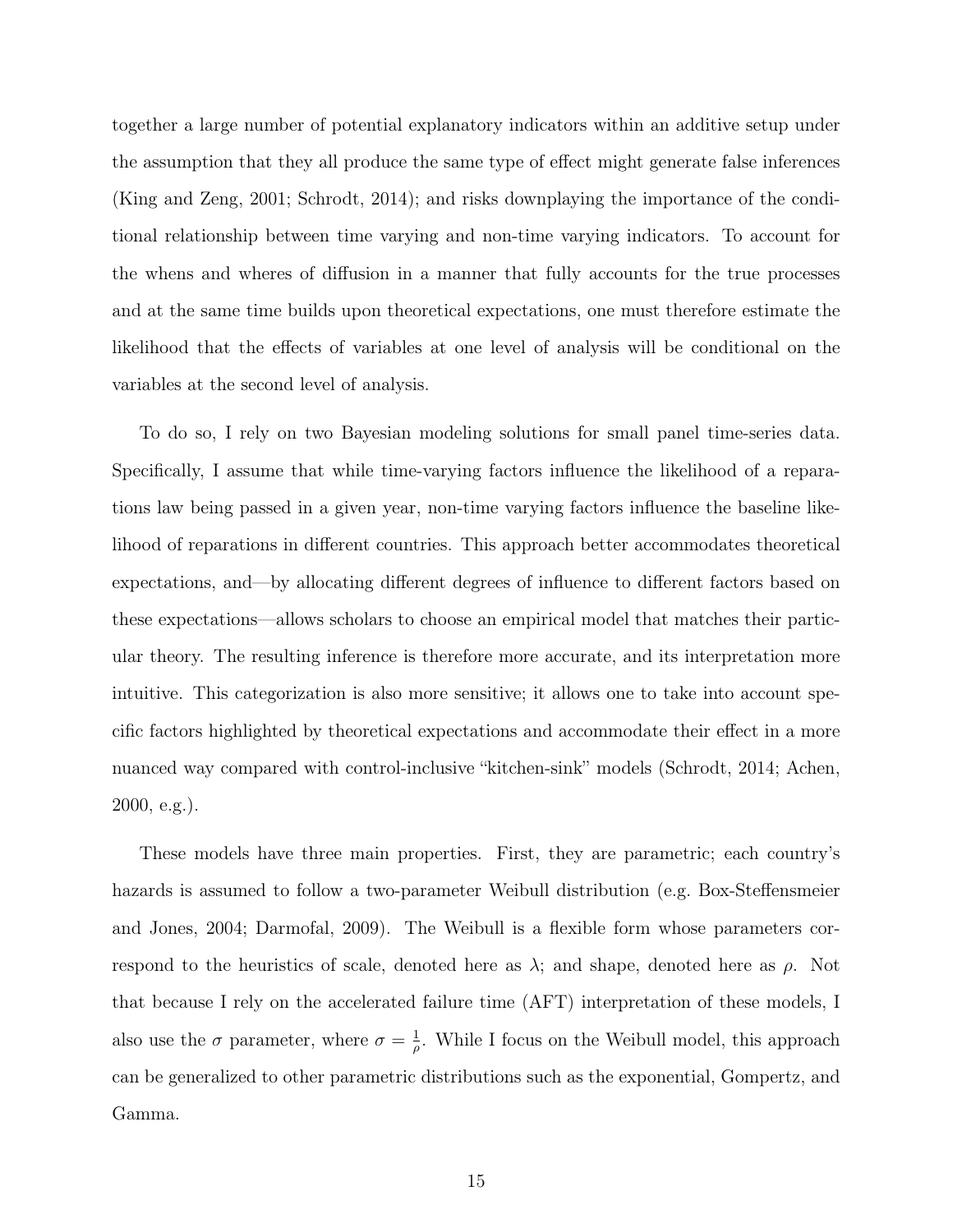Second, these models are hierarchical, with separate model components for variability within a given case (time varying factors) and between countries (non-time-varying factors). In the first model described here, each country is accorded a unique intercept, but each reparations case shares the same shape parameter  $\rho$  with all the other cases. In the second model, each country is accorded a unique shape parameter  $\rho$  according to non-time varying factors, but a common underlying Gamma distribution describes the variability of these parameters. These approaches also account for historical path dependencies that spatial econometric models—which focus on the correlation of errors resulting primarily from geospatial clustering (e.g. Hoff and Ward, 2004; Gleditsch and Ward, 2006; Franzese and Hays, 2004)—might overlook.

Third, the method of parameter estimation and hypothesis testing is Bayesian. Researchers typically have several choices of methods in performing inference in non-hierarchical models with binary outcomes, including classical methods such as maximum likelihood (ML) and least squares. I choose Bayesian methods for the hierarchical models discussed below because of feasibility of estimation. Since the hierarchical Weibull models proposed here are outside the family of generalized linear models, Bayesian methods are usually preferred to perform inference (Gill, 2015; Gelman and Hill, 2007).

I choose to estimate time until reparations using the Weibull model for three mains reasons. First, the Weibull model is an accelerated time failure (AFT) model, meaning it is parametric (Box-Steffensmeier and Jones, 2004). This allows me to model the time until reparations based on non-time varying coefficients using a separate regression equation and identify units with respect to this time-line (hazard), which is awkward to do in semiparametric proportional hazard (PH) models such as the Cox (Carlin and Hodges, 1999; Zorn,  $2000$ ).<sup>5</sup>

Second, compared with other parametric models, the Weibull allows the hazard to monotonically change with respect to time (Box-Steffensmeier and Jones, 2004). Although the

<sup>&</sup>lt;sup>5</sup>The use of the Weibull model also allows me to use a split population framework, see Supplementary Appendix.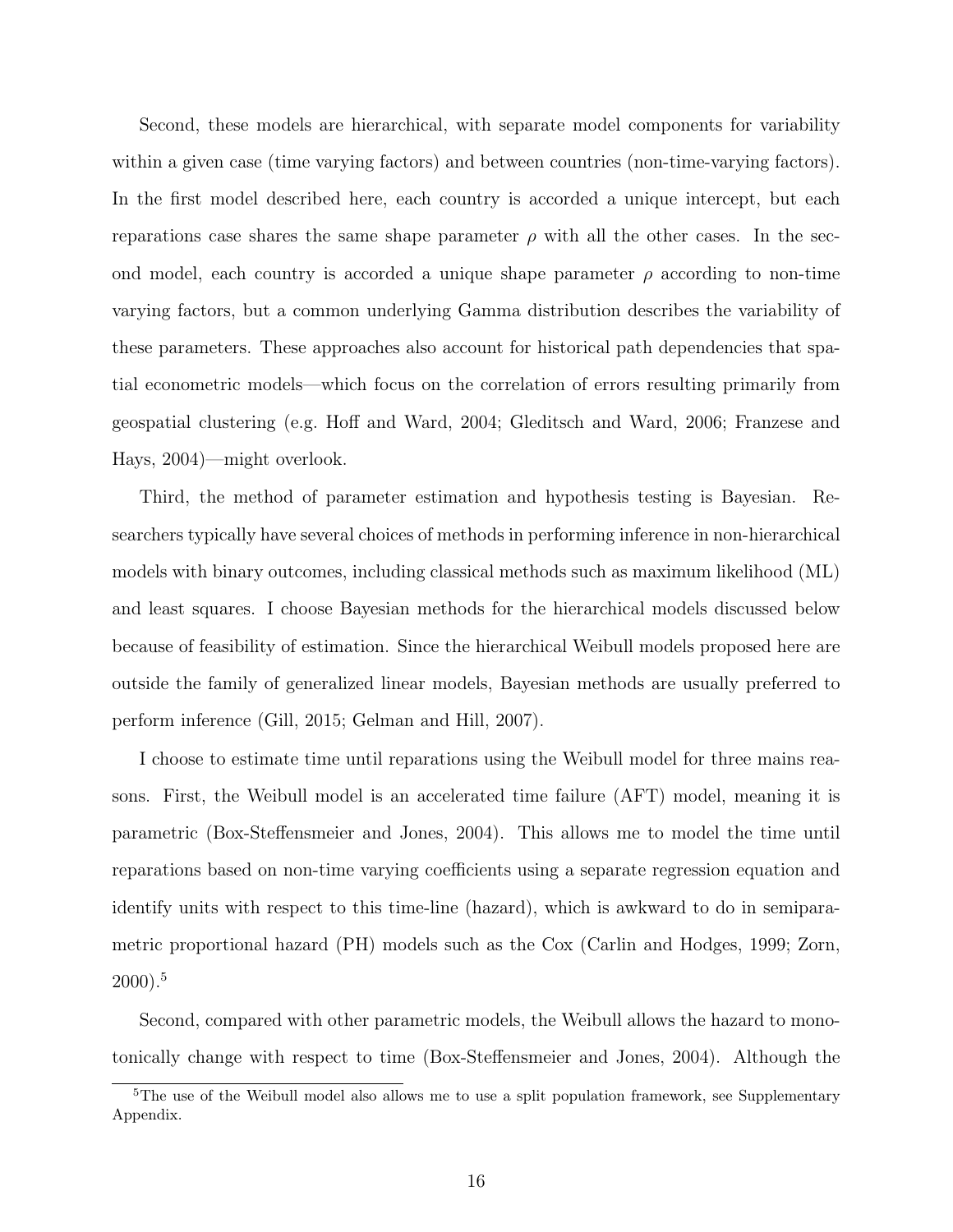monotonic assumption might be arbitrary when applied to a variety of social phenomena, it provides evidence as to whether the hazard of reparations is increasing or decreasing over time; and accommodates theoretical explanations concerning the factors that might influence this trend.

Last, while the use of Cox models to estimate reversion time in binary outcomes has become ubiquitous in political science, many studies on policy diffusion (e.g. Simmons and Elkins, 2004; Shipan and Volden, 2008; Darmofal, 2009) rely on the Weibull model to generate estimations or show robustness. From this perspective, the Weibull model is still one of the field's standard models, and its utilization here is in line with a large body concerned with the analysis of human rights diffusion. Moreover, while Cox models are used in applied work frequently, Weibull models often serve as the starting point for new methodological refinements in the methods arena of political science, owing partly to their relatively simpler estimation framework (e.g. Box-Steffensmeier and Zorn, 2001; Box-Steffensmeier, Reiter and Zorn, 2003).

#### Weibull Model With Varying Intercepts

For the ith year, reparations are either observed or not observed (censored), in which case  $r = 0$ . I assume that the likelihood of  $r = 1$  follows a Weibull distribution, the hazard for which is modeled as follows:

$$
h(t)_i = \lambda_i \rho t_i^{\rho - 1} \tag{1}
$$

Where  $h(t)$  is the hazard of the *i*th individual at time  $t$ ;  $\lambda$  is the scale parameter, which is modeled based on time-varying covariates (see below); and  $\rho$  is the shape parameter of the hazard, such that when  $\rho < 1$  the hazard rate is monotonically decreasing, for  $\rho > 1$  the hazard rate is monotonically increasing, and for  $\rho < 1$  the hazard rate is flat. The survival function is thus modeled as follows:

$$
S(T)_i = exp(-\lambda_i t_i^{\rho})
$$
\n(2)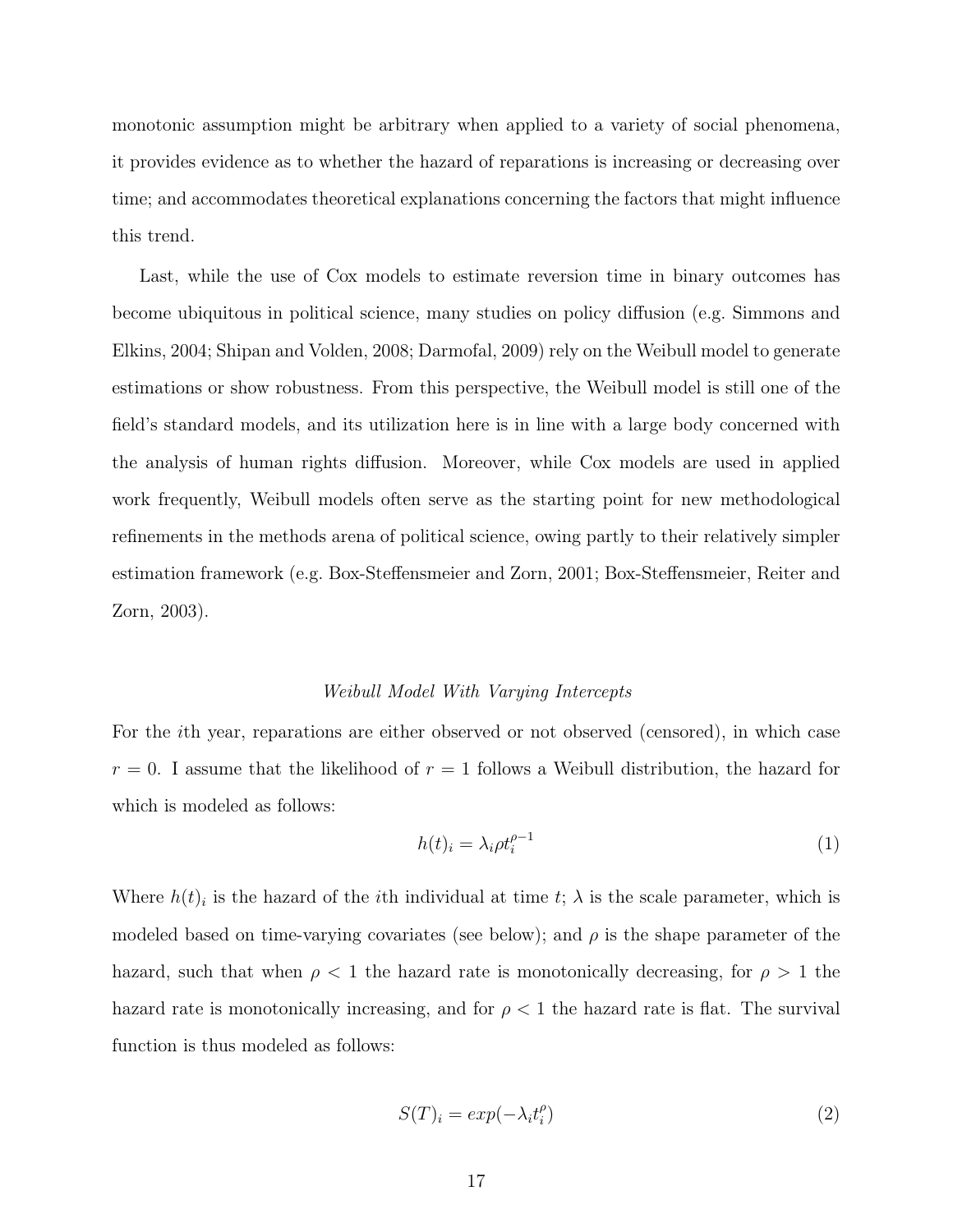Where  $T$  is the last year observed in the data for a post mass killing case. Correspondingly, the density function is modeled as follows:

$$
f(t)_i = h(t)_\times S(T)_i = \lambda_i \rho t_i^{\rho - 1} exp(-\lambda_i t_i^{\rho})
$$
\n(3)

The effect of time varying covariates is estimated via the scale parameter. Recall that I am using the AFT form of the Weibull model. This assumes that time can be modeled as a direct function of the covariates:

$$
ln(t_i) = y_i = x_i \gamma + \sigma \epsilon \tag{4}
$$

$$
\sigma = \frac{1}{\rho} \tag{5}
$$

$$
\beta_i = -\frac{\gamma_i}{\sigma} \tag{6}
$$

Where  $x_i$  are time varying covariate values,  $\beta_i$  is their corresponding coefficients,  $\beta 0_{ij}$  is the intercept, which varies based on country j, and  $\epsilon$  is the error term. To express Equation 3 in AFT form, I parameterize the scale parameter  $\lambda$  as follows:

$$
\lambda_i = \exp(-\frac{\mu_i}{\sigma})\tag{7}
$$

Where:

$$
\mu_i = \gamma 0_{ij} + \gamma_i x_i \tag{8}
$$

To assess whether a given covariate produces a reliable effect on the likelihood of a case experiencing reparations during a given year, the effect of the covariates in  $\mu$  was assumed to be zero. The prior values for  $\gamma_i$  are thus as drawn from a normal distribution with a mean of zero and a relatively tight variance:

$$
\gamma_i \sim \mathcal{N}[0, 0.01] \tag{9}
$$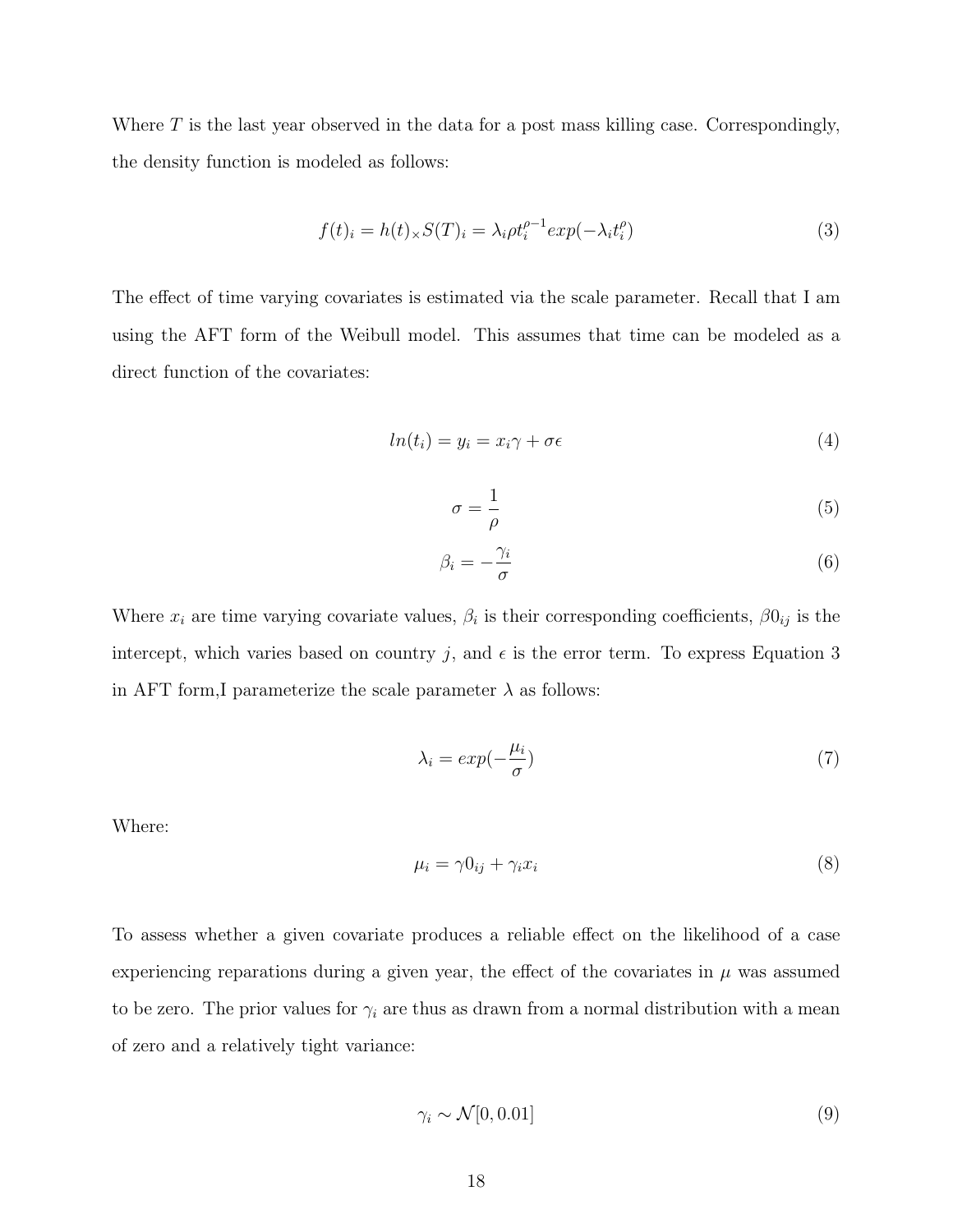For the varying intercept Weibull, I employ a mixed effects framework that accounts for the effect of non-time varying covariates on the intercept, or the baseline likelihood, of a given case to experience reparations during a given year (Gelman and Hill, 2007). Because these non-time varying coefficients are set for each country rather than each post mass killing case, for a given country  $j$  the intercept values are drawn from a normal distribution as follows:

$$
\gamma 0_{ij} \sim \mathcal{N}[\zeta_j, \tau_j] \tag{10}
$$

$$
\zeta_j = \delta_0 + \delta_j z_j \tag{11}
$$

$$
\tau_j \sim \Gamma[0.01, 0.01] \tag{12}
$$

Where:

$$
\delta_0, \delta_j \sim \mathcal{N}[0, 0.01] \tag{13}
$$

Where  $z_j$  are non-time varying covariate values,  $\delta_j$  their corresponding coefficients, and  $\tau_j$  is the precision of the distribution.

Using this varying intercept framework thus allows me to nest the effects of non-time varying covariates within the Weibull duration analysis of time varying covariates as a separate equation. This has theoretical importance, because non-time varying coefficients are specific to each country and do not vary over time, whereas time-varying covariates are unique for each case and vary by the year. This suggests that non-time varying covariates produce a more indirect effect on the likelihood of reparations compared with that of timevarying factors, which additionally implies a conditional relationship between the two that remain unaccounted for by standard additive models.

#### Weibull Model With Varying Hazard

Alternatively, we can model non-time varying factors as influencing the hazard of reparations rather than their baseline likelihood. It is important to emphasize that this approach still relies on the two-parameter Weibull model rather than a three-parameter one (used by, e.g.,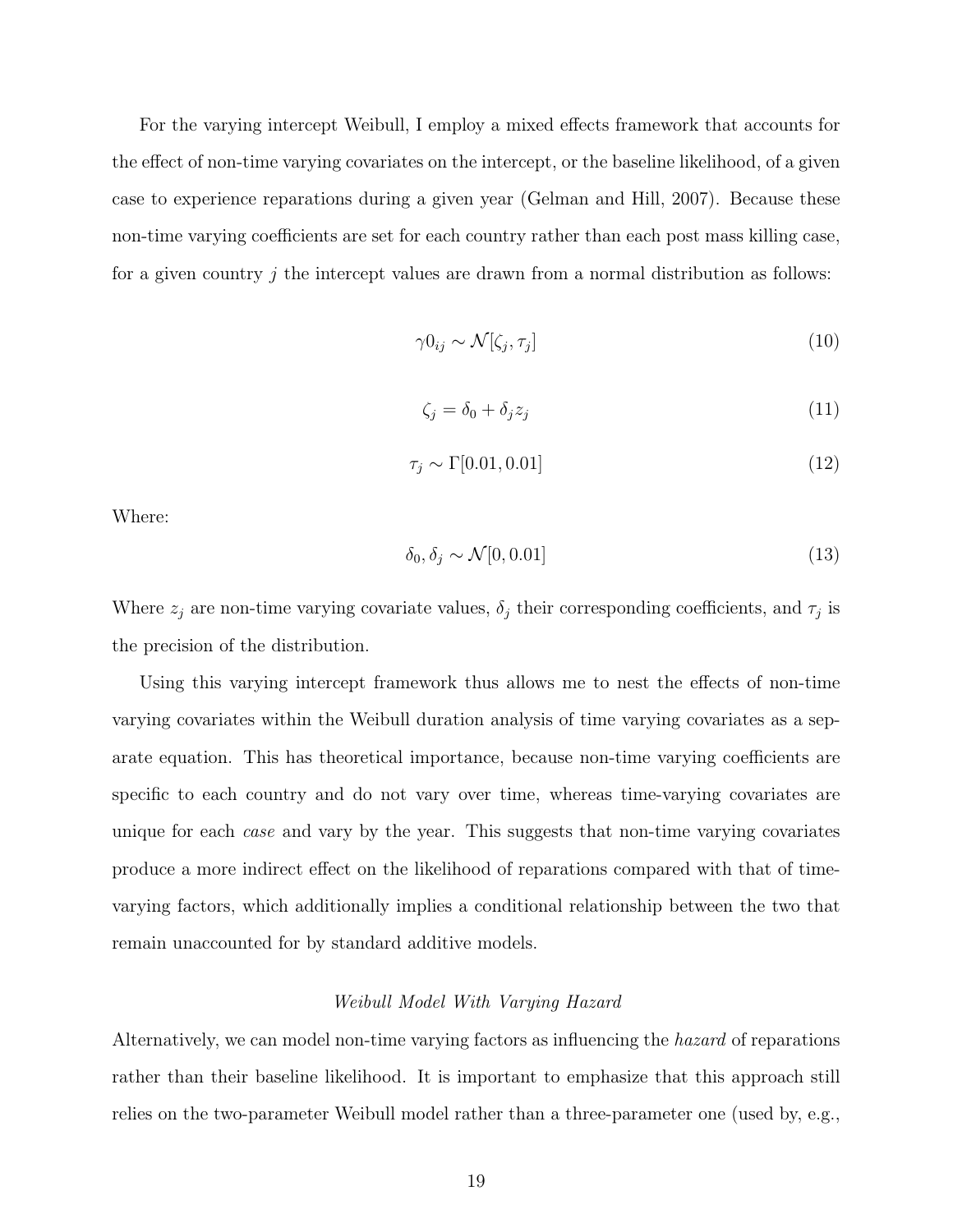Rouder et al., 2005; Zorn, 2000). Similarly to these models, the modification developed here provides a way of accounting for possible heterogeneity in the data, only instead of relying on random effects by country (Zorn, 2000) or case (Rouder et al., 2005), it employs a mixed effects (hierarchical) framework, which—by utilizing different regression equation for different "levels" of data—is more amenable to the empirical testing of theoretical implications (e.g. Gelman and Hill, 2007, 259, fn 4).

I let the shape parameter  $\rho$  vary by country j rather than remain constant, thus rewriting Equations 1, 2, and 3 as:

$$
h(t)_i = \lambda_i \rho_{ij} t_i^{\rho_{ij}-1} \tag{14}
$$

$$
S(T)_i = exp(-\lambda_i t_i^{\rho_{ij}})
$$
\n(15)

$$
f(t)_i = h(t)_\times S(T)_i = \lambda_i \rho_{ij} t_i^{\rho_{ij}-1} exp(-\lambda_i t_i^{\rho_{ij}})
$$
\n(16)

Again, I express these equations in AFT form, this time allowing the parameters  $\rho$  and  $\sigma$  to vary by country  $j$ . I thus rewrite Equation 4 as:

$$
ln(t_i) = y_i = x_i \gamma + \sigma_{ij}\epsilon
$$
\n<sup>(17)</sup>

$$
\sigma_{ij} = \frac{1}{\rho_{ij}}\tag{18}
$$

$$
\beta_i = -\frac{\gamma_i}{\sigma_{ij}}\tag{19}
$$

Correspondingly, the scale parameter from Equation 7 can be expressed as:

$$
\lambda_i = exp(-\frac{\mu_i}{\sigma_{ij}}) \tag{20}
$$

Where:

$$
\mu_i = \gamma 0_i + \gamma_i x_i \tag{21}
$$

Note that in this case  $\gamma 0_i$  is assumed to be constant across all observations, while  $\rho_{ij}$  is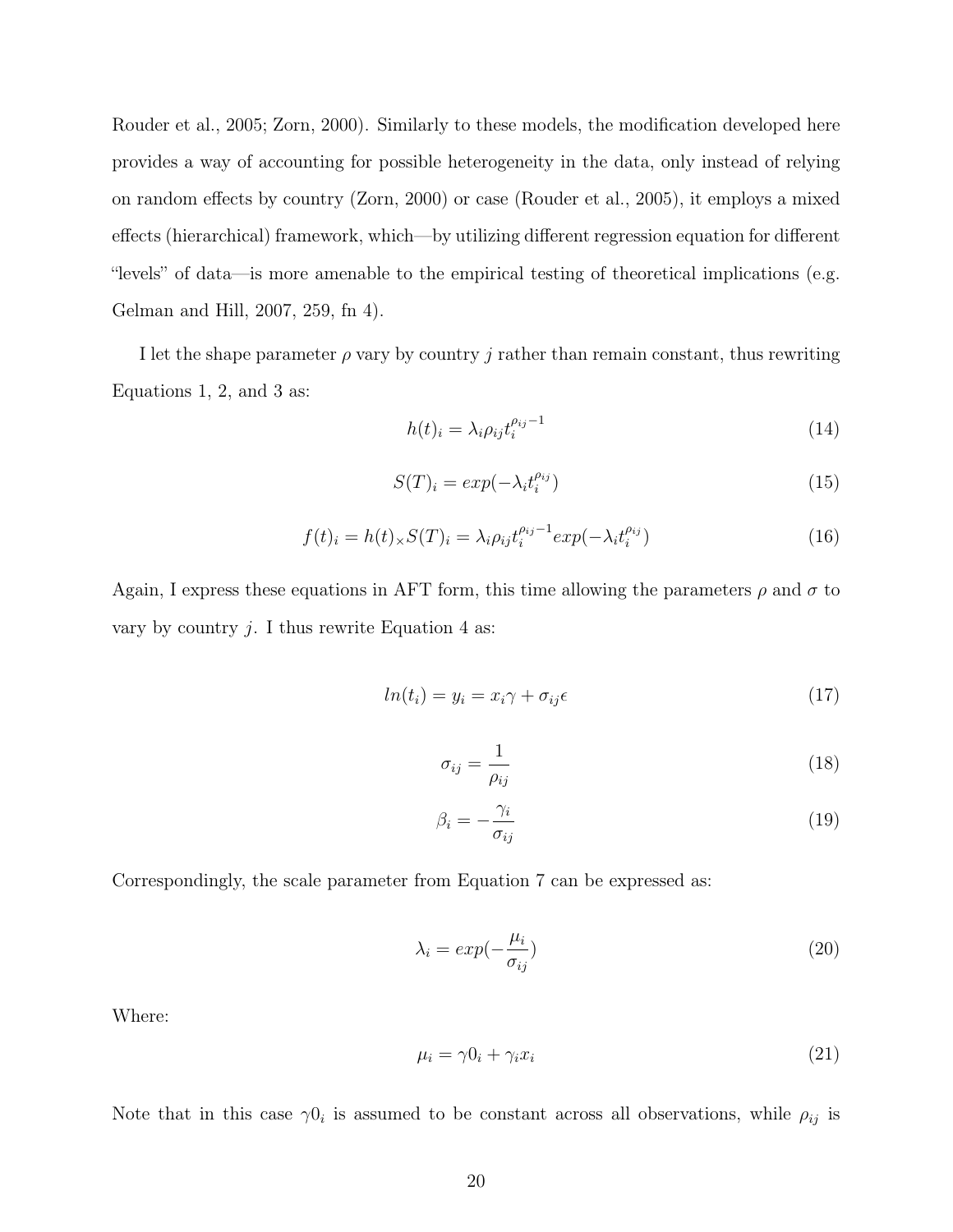drawn from a Gamma distribution with the following properties:

$$
\rho \sim \Gamma[\kappa, \frac{\kappa}{exp(\zeta_j)}]
$$
\n(22)

Where  $\zeta_j$  is modeled similarly to Equation 11 above, and the hyperparamter  $\kappa$  is drawn from a uniform distribution:

$$
\kappa \sim U[0, 100] \tag{23}
$$

## Results

To evaluate the hypotheses derived in the theoretical section, I relied on the two modifications of the Weibull model derived above—the varying intercepts (VI) and the varying hazard (VH) Weibull. For each of these modifications, two separate models were estimated. In the first set of models, only regional indicators were estimated within the non-time varying regression level. In the second set of models, the legal tradition and ELF indicators were additionally included. Apart from these models, I also report the estimates obtained from a baseline Weibull model, i.e. a model that did not include any non-time varying covariates. Each model was estimated in JAGS using the "zeros trick" approach (see Plummer, 2013, for more details). These estimates were calculated based on 201,000 Markov chain Monte Carlo (MCMC) simulations, of which 200,000 were discarded and 1,000 kept.

To assess the reliability of coefficient estimates I relied on 95% credible intervals (CI), which treat their bounds as fixed and estimate the parameter of interest as a random variable (Jackman, 2000). These CIs denote the range where 95% of the values of the posterior distribution for a given coefficient fall. If zero is not included within these 95% CIs, then a coefficient estimate was denoted as having a reliable effect on the time until reparations occur. In AFT models, negative coefficients mean that the coefficient decreases the time until an event occurs, while positive coefficients imply the time is increasing.

To assess model fit I relied on the Deviance Information Criterion (DIC) and the number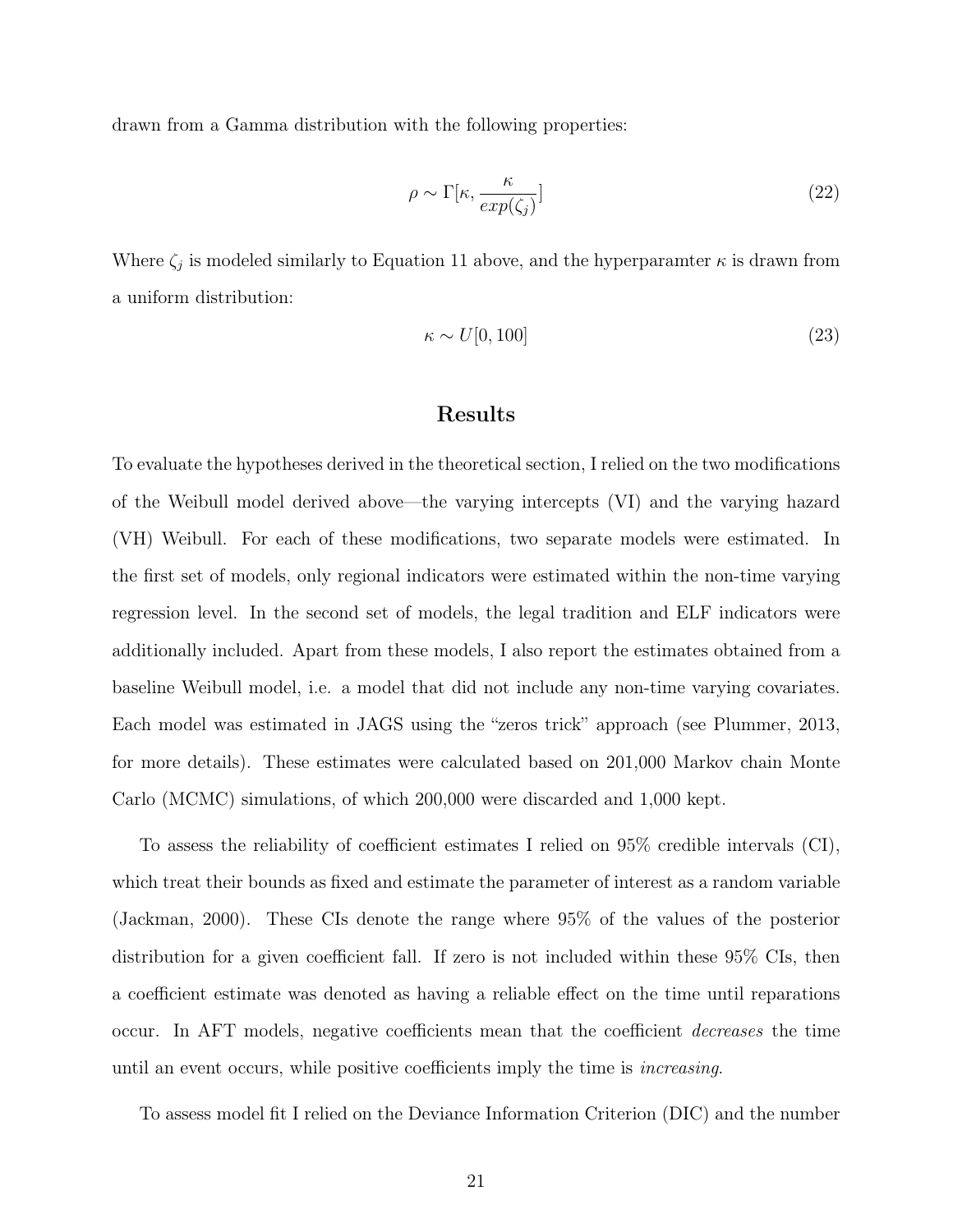of ideal parameters (pD) for each model. The DIC is a generalization of the to the Akaike Information Criterion (AIC), with smaller values denoting a better fitting model (Spiegelhalter et al., 2002). Like with the DIC, pD values correspond to a more parsimonious model. DIC values include pD estimates in addition to the expected value of the deviance of the posterior distribution. It is important to emphasize that these quantities should not be uses to interpret fit across models; the models utilized here rely on different approaches and employ different types of regression hierarchies based on theoretical expectations, which suggest that parsimony should not be used as a criterion for judging which model is preferred. However, these quantities could be used to estimate better fit between different specifications of each model, specifically the VI and VH models.

Table 1 shows the coefficient estimates of five Weibull models with different specifications. Most importantly, the Political rights coefficient is positive and reliable across all model specifications, confirming hypothesis H4.<sup>6</sup> All models thus suggest that more repressive and exclusive regimes are less likely to provide reparations, presumably due to the decreased domestic pressures for doing so.

Importantly, the differences between the hierarchical models, which are better designed to accommodate theoretical expectations, and the baseline model, are noticeable and substantively saliency. Firstly, Models (3), (4), and (5) suggest that more international reparation law precedents are associated with a *longer* time until reparations once the conditional relationship between time varying and non-time varying models is adequately modeled, which negates hypothesis H1. This suggests that diffusive mechanisms such as adaptation and learning discount reparations as a beneficial policy of transitional justice, compared with alternative options. The finding that perpetrating regimes are reliably associated with shorter time until reparations in Model (3) additionally supports this argument by suggesting that perpetrating regimes might use reparations to eschew pressures for stronger legislation. In addition, membership in the GATT/WTO is negatively and reliably associated with shorter

<sup>6</sup>These results hold in some control inclusive frequentist models, see Supplementary File.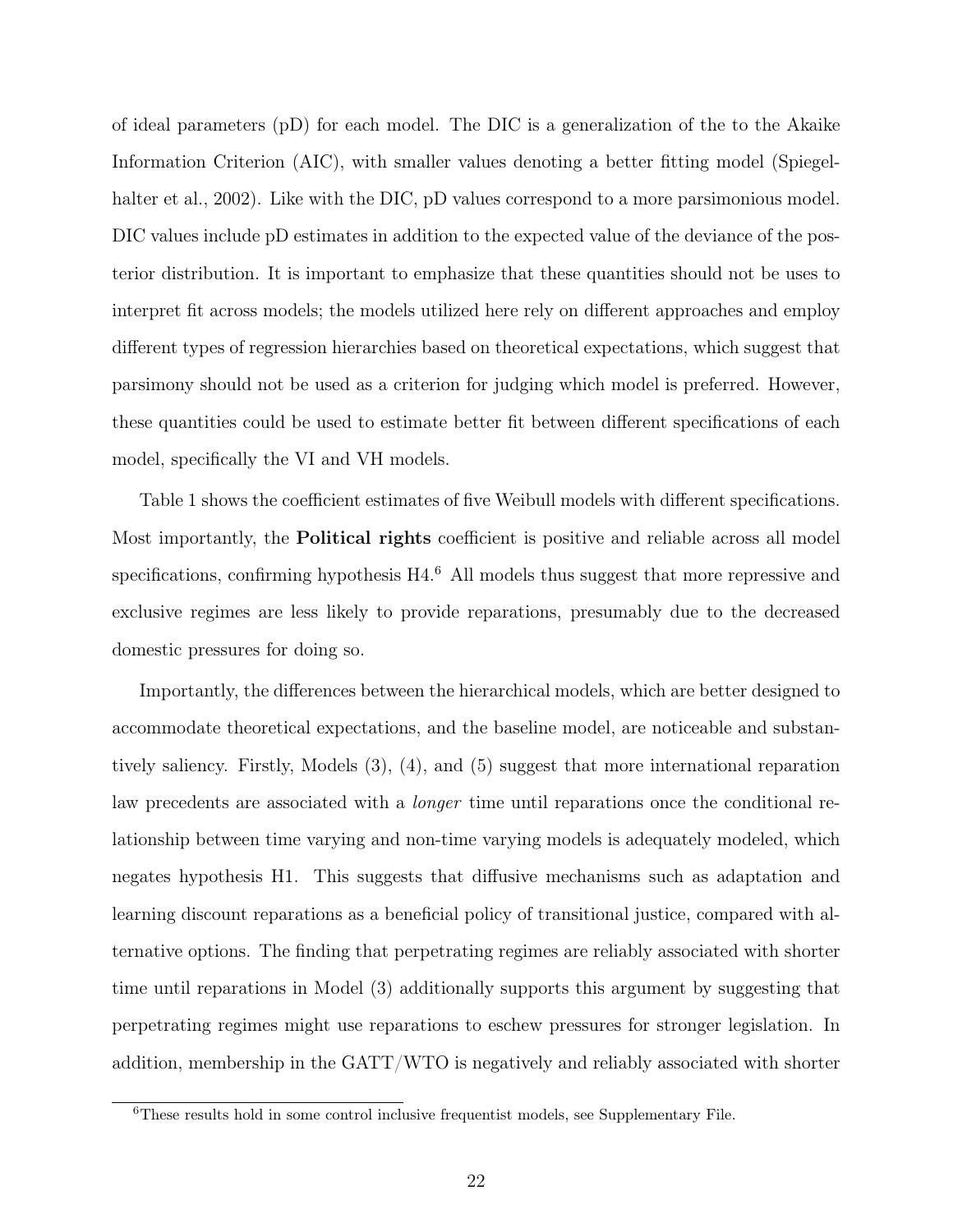|                            | <b>Baseline</b>   | Region Only       |                     | Full              |                     |
|----------------------------|-------------------|-------------------|---------------------|-------------------|---------------------|
|                            |                   | (Var. Int.)       | (Var. Haz.)         | (Var. Int.)       | (Var. Haz.)         |
|                            | (1)               | (2)               | (3)                 | (4)               | (5)                 |
| Time Varying<br>Covariates |                   |                   |                     |                   |                     |
| World rep.                 | 0.439             | 0.192             | $0.436^{\dagger}$   | $0.289^{\dagger}$ | $0.249^{\dagger}$   |
|                            | (0.281)           | (0.129)           | (0.207)             | (0.183)           | (0.130)             |
| Region rep.                | 0.107             | 0.148             | $-0.027$            | 0.469             | $-0.126$            |
|                            | (0.481)           | (0.256)           | (0.289)             | (0.484)           | (0.149)             |
| Perpetrator                | $-1.989$          | $-0.943$          | $-1.900^{\dagger}$  | $-1.082$          | $-1.047$            |
|                            | (1.709)           | (0.673)           | (1.004)             | (0.915)           | (0.774)             |
| Pol. rights                | $1.966^{\dagger}$ | $0.731^{\dagger}$ | $1.704^{\dagger}$   | $1.477^{\dagger}$ | $1.139^{\dagger}$   |
|                            | (1.053)           | (0.302)           | (0.646)             | (0.562)           | (0.573)             |
| Civil lib.                 | 0.003             | $-0.141$          | $-0.042$            | $-0.564$          | $-0.323$            |
|                            | (1.098)           | (0.556)           | (0.751)             | (0.384)           | (0.308)             |
| Trials                     | $-1.164$          | $-0.504$          | $-1.267$            | $-0.718$          | $-0.090$            |
|                            | (1.835)           | (0.985)           | (0.892)             | (1.309)           | (0.530)             |
| Ln GDPpc                   | $-1.019$          | 0.158             | 0.359               | $-0.493$          | 0.031               |
|                            | (0.760)           | (0.251)           | (0.254)             | (0.622)           | (0.195)             |
| Ln pop                     | 0.770             | 0.115             | $0.584^{\dagger}$   | 1.546             | 0.299               |
|                            | (0.617)           | (0.244)           | (0.235)             | (0.975)           | (0.191)             |
| GATT/WTO                   | $-3.288$          | $-3.288$          | $-10.882^{\dagger}$ | $-1.977$          | $-12.457^{\dagger}$ |
|                            | (2.675)           | (3.186)           | (6.331)             | (2.712)           | (4.066)             |
| Cold war                   | $-0.864$          | $-0.163$          | $-1.712$            | $-0.493$          | $-0.697$            |
|                            | (2.485)           | (0.814)           | (1.238)             | (1.294)           | (0.462)             |
| Intercept <sub>ty</sub>    | 7.322             |                   | 4.292               |                   | $10.783^{\dagger}$  |
|                            | (7.997)           |                   | (6.780)             |                   | (3.240)             |
| Non-time Varying           |                   |                   |                     |                   |                     |
| Covariates                 |                   |                   |                     |                   |                     |
| L. America                 | $\overline{a}$    | 1.378             | 1.328               | 0.304             | 2.329               |
|                            |                   | (3.082)           | (1.070)             | (4.658)           | (1.659)             |
| Africa                     |                   | 1.722             | 1.226               | 1.618             | 2.070               |
|                            |                   | (2.820)           | (1.141)             | (4.544)           | (1.410)             |
| Asia                       |                   | 3.674             | 1.227               | 3.726             | 3.123               |
|                            |                   | (3.051)           | (1.066)             | (4.402)           | (1.703)             |
| Civil Law                  |                   |                   | $\overline{a}$      | $-0.170$          | 0.999               |
|                            |                   |                   |                     | (4.021)           | (1.406)             |
| Common Law                 |                   |                   |                     | $-0.643$          | 0.914               |
|                            |                   |                   |                     | (4.110)           | (1.209)             |
| <b>ELF</b>                 |                   |                   |                     | $-1.770$          | $-1.775$            |
|                            |                   |                   |                     | (5.513)           | (1.754)             |
| Intercept <sub>nty</sub>   |                   | 1.923             | $-0.179$            | $-4.841$          | 0.367               |
|                            |                   | (4.095)           | (0.988)             | (6.703)           | (2.582)             |
|                            |                   |                   |                     |                   |                     |
| $\rho$                     | $0.438^{\dagger}$ | $2.624^{\dagger}$ |                     | $1.436^{\dagger}$ |                     |
|                            | (0.158)           | (1.444)           |                     | (0.825)           |                     |
| $\sigma$                   | $2.571^{\dagger}$ | $0.517^{\dagger}$ |                     | $0.854^{\dagger}$ |                     |
|                            | (0.890)           | (0.293)           |                     | (0.333)           |                     |
| $_{\rm DIC}$               | 2,328,254.00      | 2,328,393.00      | 23,280,245.00       | 2,328,280.00      | 23,280,171.00       |
| pD                         | 25.53             | 278.69            | $83.48\,$           | 147.68            | 30.09               |
| $N$ -obs/reps.             |                   |                   | 1164/16             |                   |                     |

Table 1: Standard, Varying Intercept, and Varying Hazard Weibull Model Estimates of Reparations for Mass Killing, 1971-2011

Note:  $\dagger$  denote whether zero was not included within the coefficient's 95% credible interval. Means for each posterior distribution are provided with standard deviations in parenthesis. Each model was estimated using 201,000 MCMC simulations, of which 200,000 were discarded as burn-in.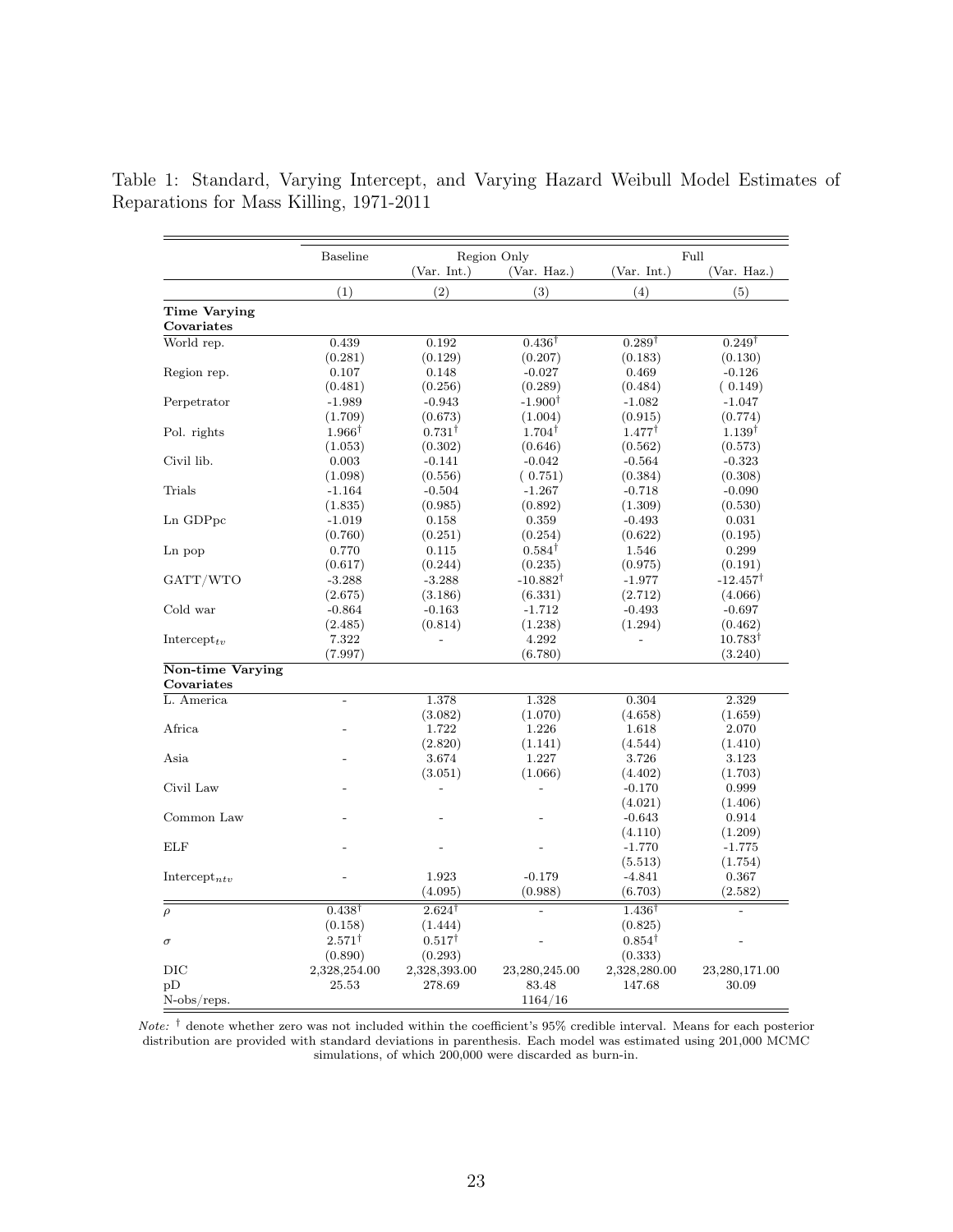time until reparations in Models (3) and (5), suggesting that more international exposure could generate pressures for individual countries to provide reparations, which might confirm arguments concerning the normative diffusion of human rights through mechanisms such as the "boomerang effect" (Keck and Sikkink, 1998).

Another interesting contrast between the hierarchical models and the baseline model is the finding that the shape parameter  $\rho$  (as well as  $\sigma$ ) in models (2) and (4) is not only reliable, but also that  $\rho > 1$ . Therefore, although the baseline model suggests that the hazard for reparations is monotonically *decreasing*—meaning that on average reparations become less likely over time—the VI models show that the hazard is in reality monotonically increasing over time. This suggests that, once we account for the conditional relationship between time varying and non-time varying conditions, reparations become more likely over time. Again, this illustrates one advantage of using inferential models that are more in tune with theoretical expectations.

The underlying clustering effect of non-time varying covariates is provided in Figures 1 and 2. These figures plot the 95% CIs by country for intercept and hazard values, respectively, for each case year. These plots have a different interpretation for VI and VH models. However, in both cases, for a constant intercept or a constant shape parameter, the plots would show all countries as converging on zero for all cases, i.e. all countries will an exactly equal baseline likelihood or hazard of experiencing reparations.

For the VI models, if a zero is not included in a given country's 95% CI, we can conclude that it was reliably (not) predisposed to experiencing reparations based on a combination of time-varying and non-time varying factors. So, for example, in Figure 1 (a), the intercept for Algeria (which provided reparations early on) suggests that, reliably, Algeria has a shorter time until experiencing reparations compared with the average country, based on the way time varying and non-time varying factors are modeled. Moving to Figure 1 (b), adding legal tradition and ethnolingual fractionazliation clearly improves our model estimates and helps identifying that some additional countries that did provide reparations relatively early on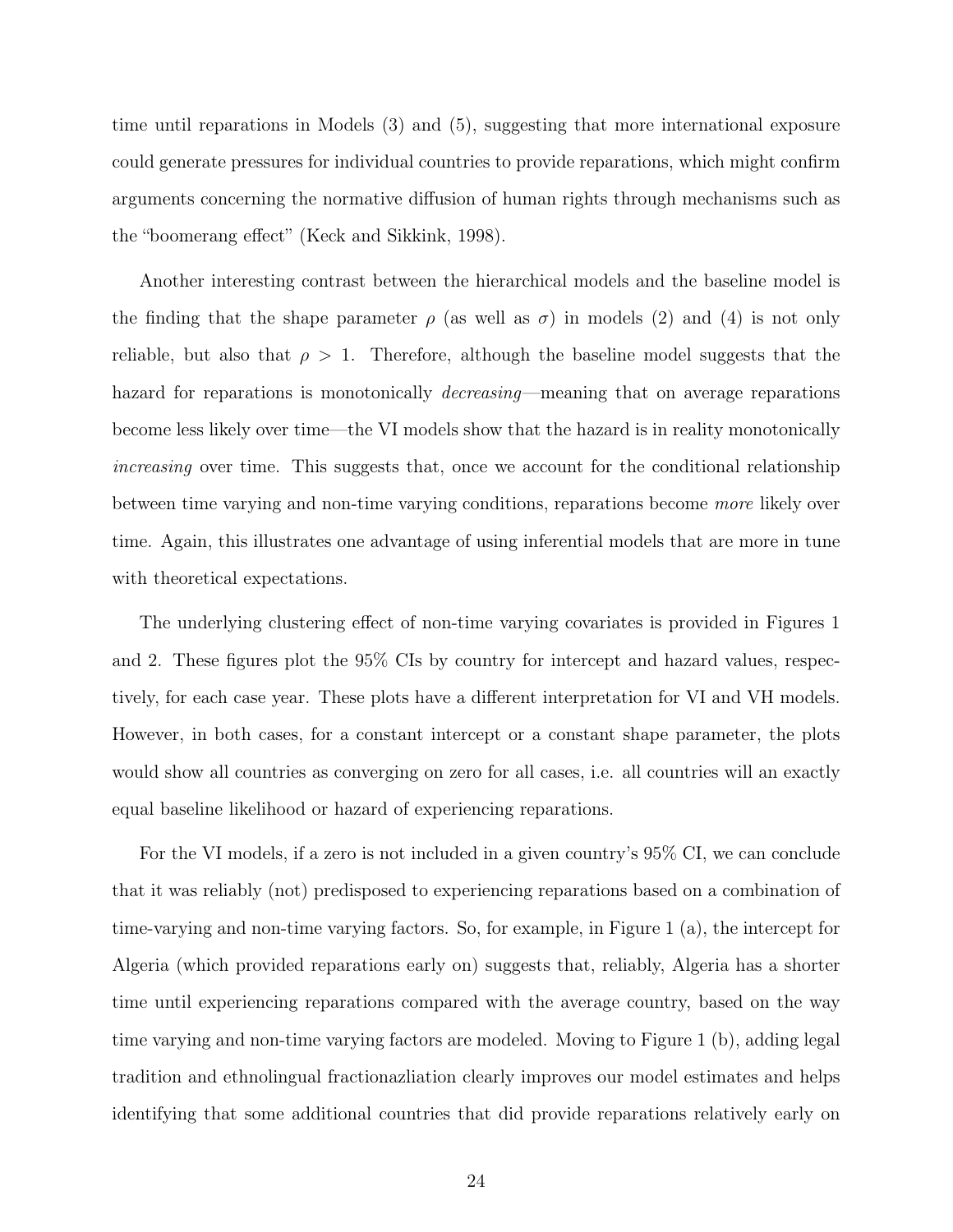(Nepal, Indonesia, Romania, and Sierra Leone) as also having a reliable baseline likelihood of experiencing early reparations, compared with the average country in the sample. Note that some other countries that provided reparations, perhaps most notably Peru, do not have a reliable baseline likelihood of experiencing early reparations compared with the average country.

For the VH model the interpretation is a little different. Here the quantity of interest is the variation in the shape parameter  $\rho$  values across different countries. Because these values are drawn from a Gamma distribution, a country cannot have a negative shape parameter. Instead, we look to see how much variation in the shape parameter exists between different countries. As Figures 2 (a) and (b) illustrate, countries that provided reparations early on—e.g. Algeria, Romania, Nepal, Indonesia—have practically no variation in the shape parameter, i.e. the model easily convergence on the true value of  $\rho$ . In comparison, countries that did not provide reparations, or that took relatively long to do so (e.g. Peru), have a (very) noticeable variation in shape parameter values, which is modeled based on the conditional relationship between time varying and non-time varying factors.



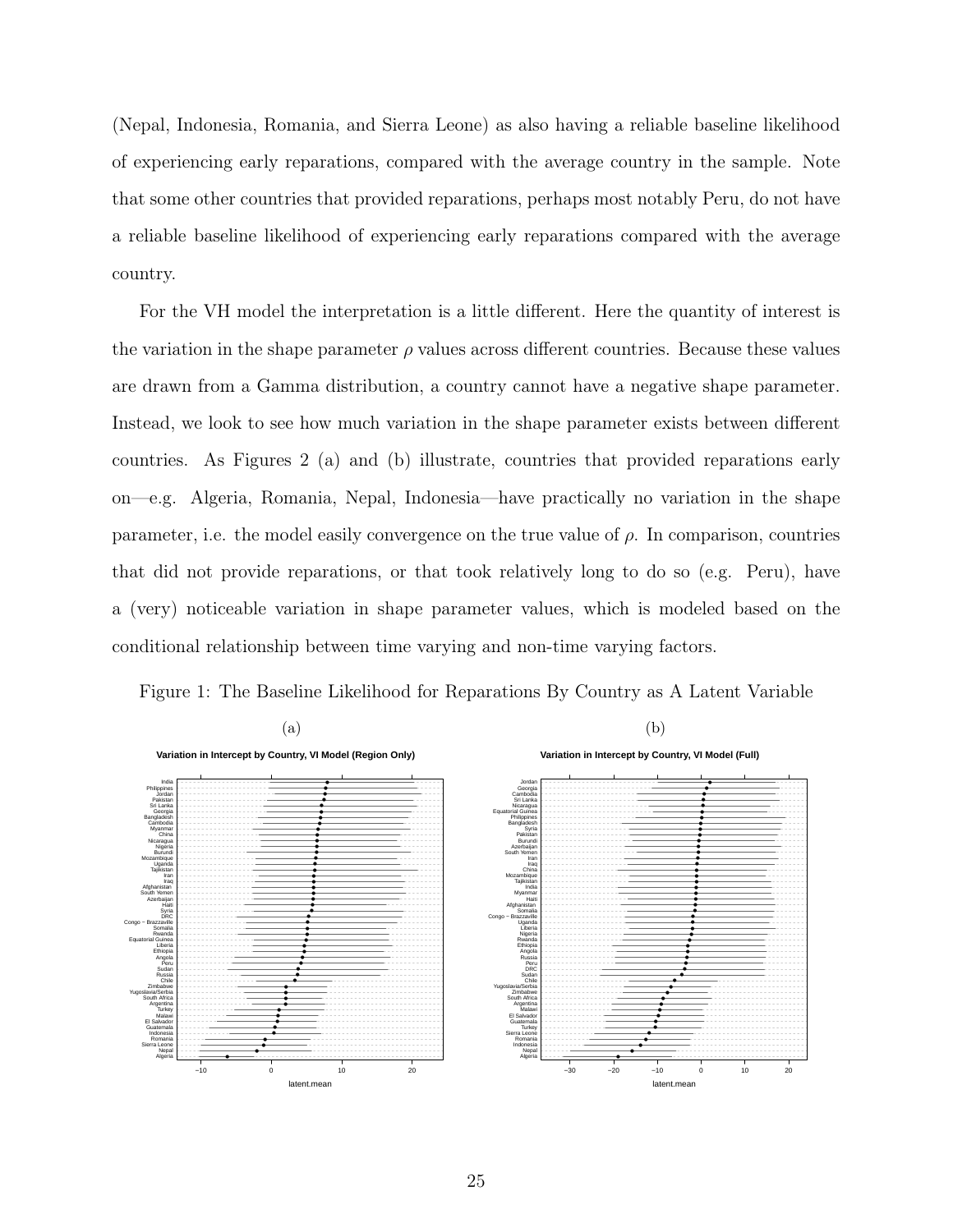

Figure 2: The Baseline Hazard for Reparations By Country as A Latent Variable

Last, as can be clearly observed both for the VI and VH plots, adding legal system and ELF indicators has a noticeable effect on reducing the variation in intercept and shape parameter estimates, respectively, by country. This findings is supported by the lower DIC and pD values of Models (4) and (5) compared with models (2) and (3), respectively, which again suggest that models that additionally include these indicators provide a better fit for the data. This lends additional support to my decision to rely on hierarchical Weibull models to assess the effect of different indicators on the diffusion of reparations for mass killing as a diffusive process. By accommodating the conditional relationship between time varying and non-time varying factors, and by accounting not only for spatial (e.g. geographic location), but also *social* (legal system, ethnic divisions), our ability to model the diffusion of reparations is improved, even though these social covariates did not produce a statistically reliable effect.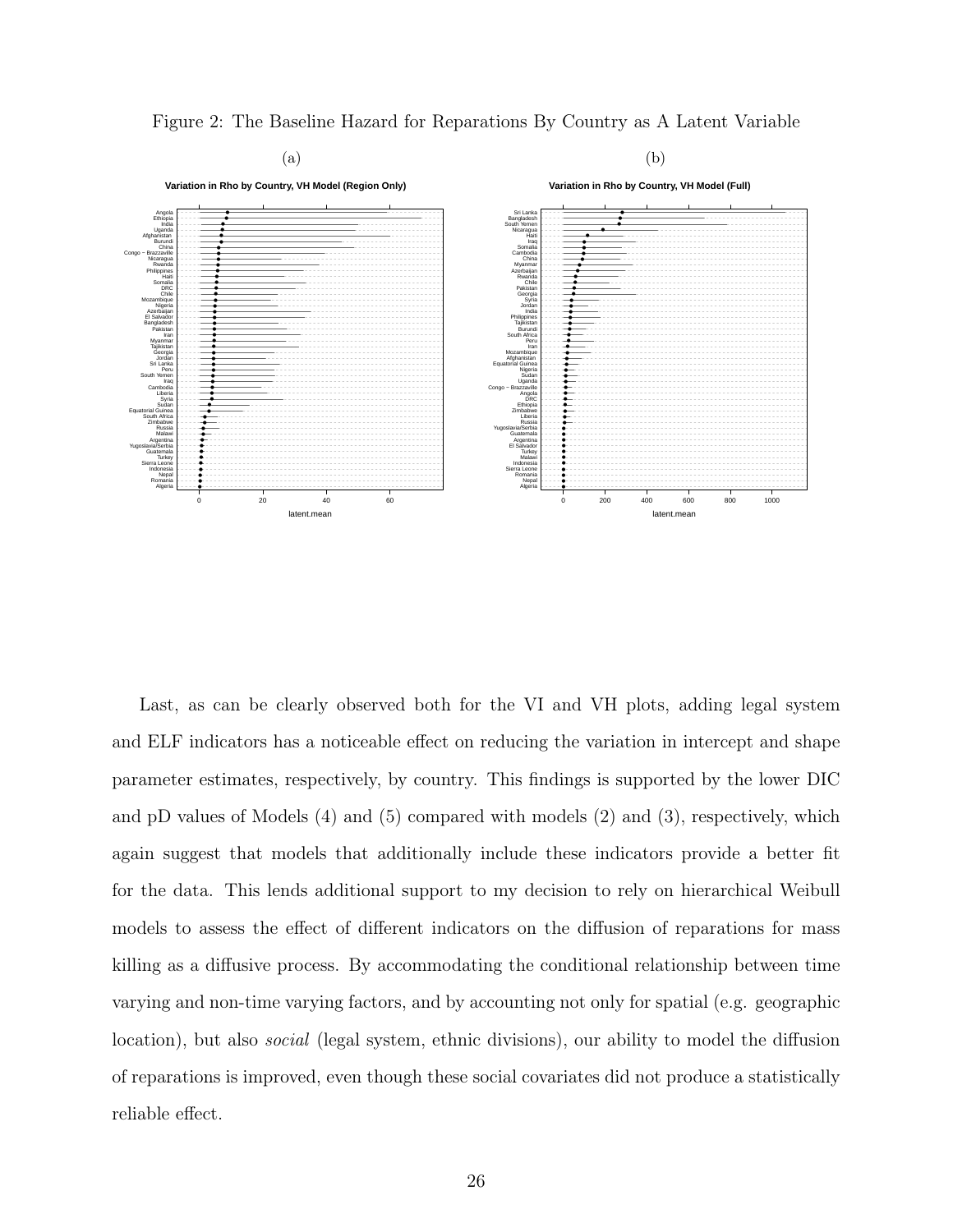## Conclusion

This paper examined the global diffusion of reparations for state crimes (conceptualized as state-led mass killing) for the years 1971-2011. I relied on different modeling solutions that allocated different regressions to time varying and non-time varying factors to account for the conditional relationship between the two. In line with current theories on human rights policy diffusion and international law, regimes that provide less political rights were reliably associated with a longer time until reparations, presumably because they were less likely to face pressures to adopt reparations as a means of renormalization. However, by using hierarchical models I was able to identify additional factors that produced a reliable effect on the time until reparations, such as world reparation precedents (which were associated ith longer time until reparations); and GATT/WTO membership and perpetrating regimes (which were associated with shorter time until reparations). These models also suggest that—overall the hazard for reparations worldwide is monotonically increasing. Last, I illustrated the advantages of using hierarchical models to simulate the effect of the conditional relationship between time varying and non-time varying factors on the baseline likelihood and baseline hazard of reparations by country. Importantly, the results of my analysis demonstrate that the reliance on these hierarchical models detect effects that remain uncovered when standard additive-setting regressions are employed.

Theoretical arguments regarding the spread of specific policies, and specifically the legalization of human rights, highlight the importance of learning, imitation, and adaptation as facilitating mechanisms of diffusion. While coercion can explain why some responses to human rights violation such as trials occur in the wake of atrocities, the focus on reparations as a "softer" form of legalization is less likely to occur by coercion, and therefore more instrumental in evaluating diffusive as defined by Elkins and Simmons (2005).

Reparations for severe state crimes are also a relatively rare phenomenon. The sample analyzed here included only 16 reparations for 68 cases of mass killing, or approximately 24%. As reparations are a softer form of legalization, and less likely to occur by coercion,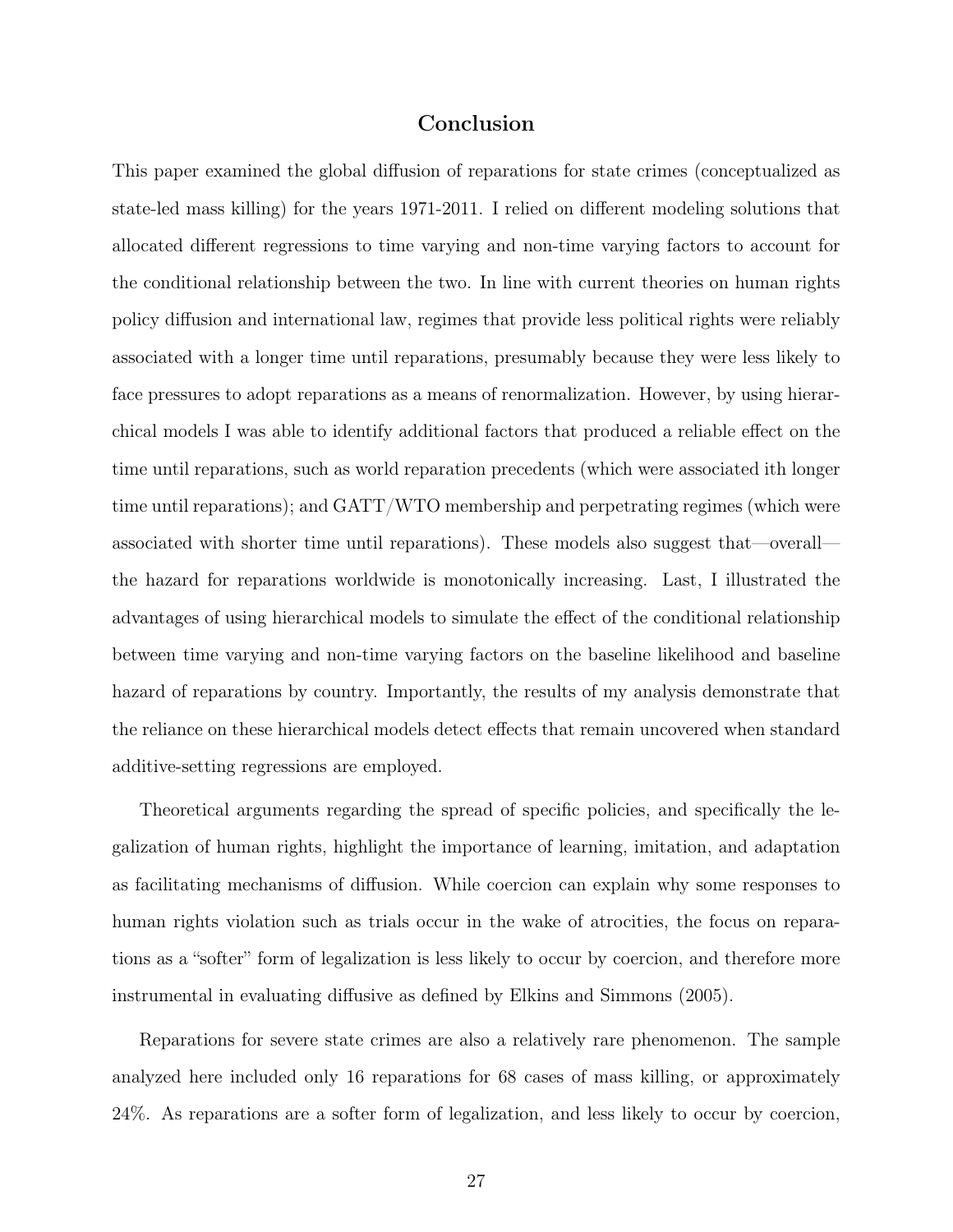the question of why regimes would choose to provide reparations requires taking into consideration a variety of factors and levels of interaction to explain the "whens and wheres" of reparations diffusion. I relied on modeling solutions that—by accounting for theoretical expectations and allocating different levels of influence to time varying and non-time varying factors—allowed me to do just that. In doing so, this paper complements other studies of international policy diffusion that provide a more nuanced understanding of the dynamics governing international diffusion and identifies locations where diffusion is more or less likely (e.g. Chaudoin, Milner and Pang, 2015). As illustrated in the Supplementary File, my main finding regarding the importance of political rights are robust to the reliance on these models.

My findings on reparations illustrate the advantages that regimes gain from adopting softer forms of legislation in lieu of harder forms. Indeed, trials did not appear to produce any reliable effects on the time until reparations, suggesting that regimes that adopted reparations did so not because they were coerced, but rather because they faced pressures from their constitutes, or because it was a preferred alternative. In other words, as Elkins and Simmons (2005) argue, leaders "pick and choose" the policies that best suit their interest, subject to international and domestic pressures (Chaudoin, Milner and Pang, 2015; Finnemore and Sikkink, 1998; Keck and Sikkink, 1998), historical legal constraints (Simmons, 2009), and regional convergence (Gleditsch and Ward, 2006). My findings are in line with theoretical expectations regarding the diffusion of reparations derived above using relevant bodies of research, which supports the argument that a better understanding of these processes can be gained relying on models that are more accommodating to specific theories.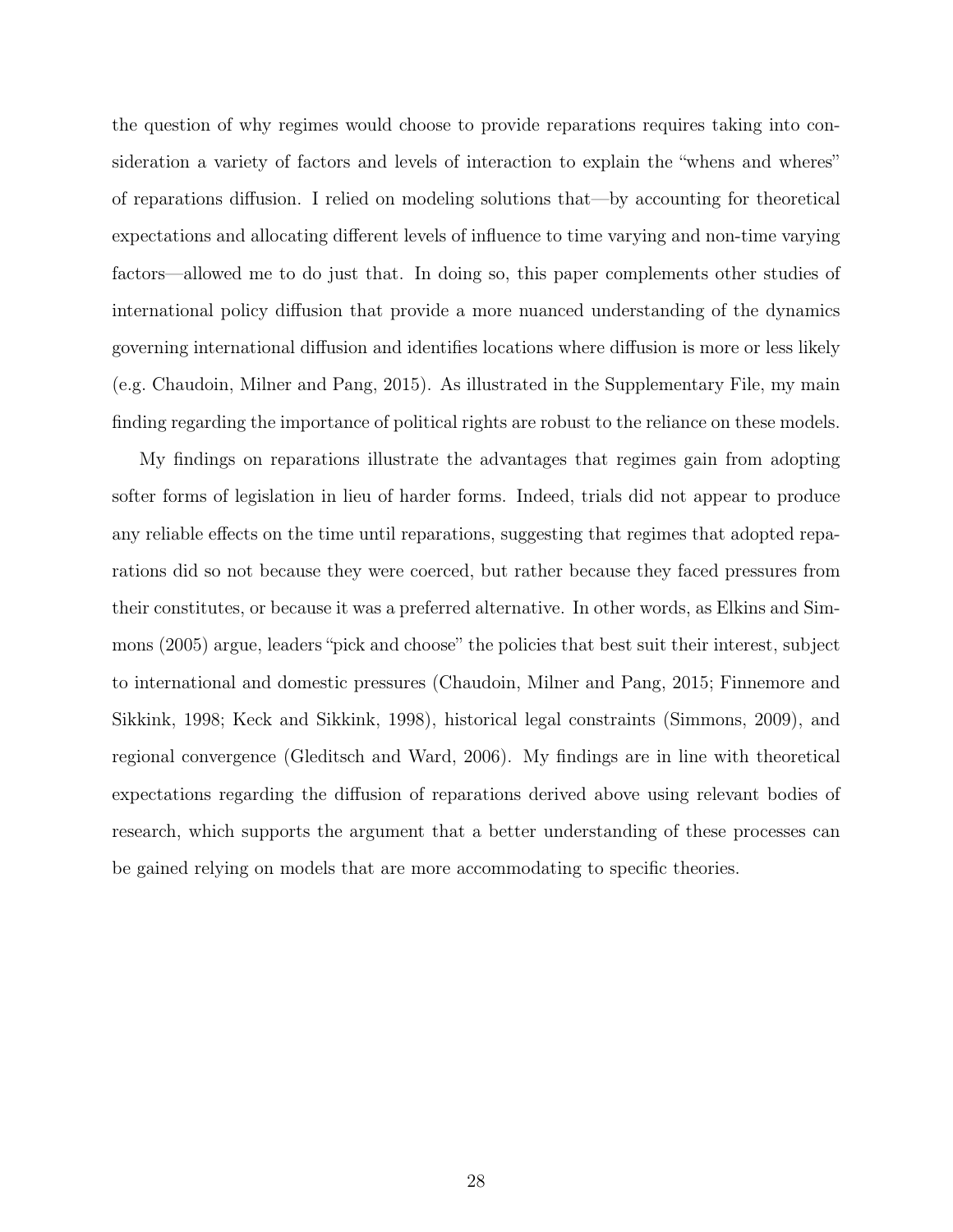## References

- Abbott, K. W. and D. Snidal. 2000. "Hard and Soft Law in International Relations." International Organization 54(3):421–456.
- Abbott, Kenneth W., Robert O. Keohane, Andrew Moravcsik, Ann Marie Slaughter and Duncan Snidal. 2000. "The Concept of Legalization." International Organization 54(3):401 âĂŞ 420.
- Acharya, Amitav. 2004. "How Ideas Spread: Whose Norms Matter? Norm Localization and Institutional Change in Asian Regionalism." International Organization 58(2):239–275.
- Achen, Christopher H. 2000. "Let's put garbage-can regressions and garbage-can probits where they belong." Conflict Management & Peace Science 22:327-339.
- Adhikari, P., W. L. Hansen and K. L. Powers. 2012. "The Demand for Reparations: Grievance, Risk, and the Pursuit of Justice in Civil War Settlement." Journal of Con*flict Resolution*  $56(2):183-205$ .
- Anselin, Luc. 2002. "Under the hood: Issues in the specification and interpretation of spatial regression models." Agricultural Economics 27:247–267.
- Box-Steffensmeier, Janet M. and Bradford S. Jones. 2004. Event History Modeling: A Guide for Social Scientists. Cambridge: Cambridge University Press.
- Box-Steffensmeier, Janet M. and Christopher J. W. Zorn. 2001. "Duration Models and Proportional Hazards in Political Science." American Journal of Political Science 45(4):972– 988.
- Box-Steffensmeier, Janet M., Dan Reiter and Christopher J. W. Zorn. 2003. "Nonproportional Hazards and Event History Analysis in International Relations." Journal od Conflict Resolution 47(1):33–53.
- Carlin, Bradley P and James S Hodges. 1999. "Hierarchical Proportional Hazard Regression Models for Highly Stratified Data." A working Paper, http://www.sph.umn.edu/ faculty1/wp-content/uploads/2012/11/rr97-019.pdf.
- Carpenter, Charli. 2015. "Lost" Causes: Agenda Vetting in Global Issue Networks and the Shaping of Human Security. Ithaca: Cornell University Press.
- Chaudoin, Stephen, Helen V. Milner and Xun Pang. 2015. "International systems and domestic politics: Linking complex interactions with empirical models in international relations." International Organization 69(2):275–309.
- Cohen, Stanley. 1995. "State Crimes of Previous Regimes: Knowledge, Accountability, and the Policing of the Past." Law & Social Inquiry 20(1):7–50.
- Conteh, Edward and Maria Berghs. 2013. "'Mi At Don Poil': A Report on Reparations in Sierra Leone for Amputee and War-Wounded People." Amputee and War-Wounded Association. http://disability-studies.leeds.ac.uk/files/ library/AWWA%20Report%20on%20Reparations.pdf.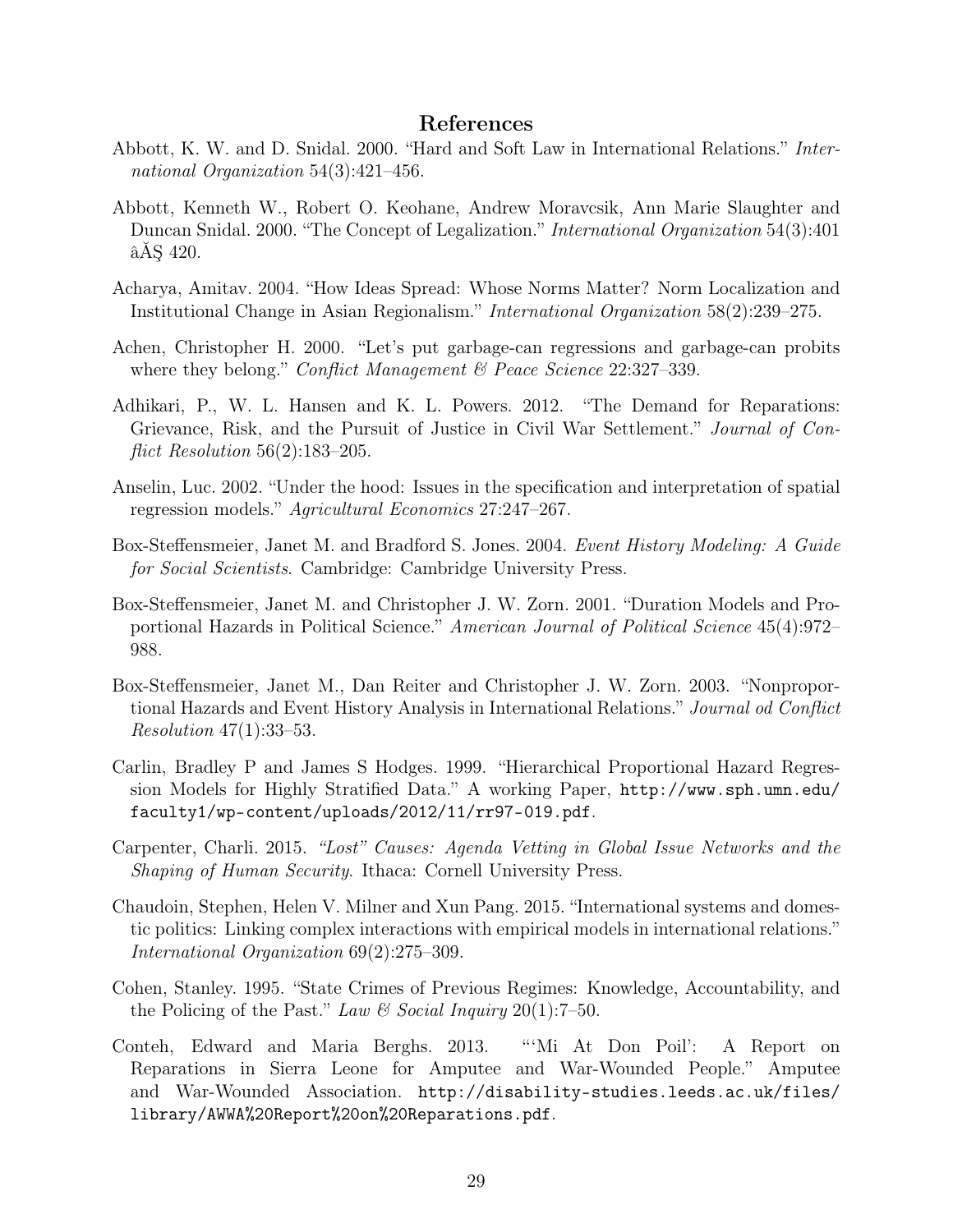- Dancy, G., F. Lessa, B. Marchesi, L. A. Payne, G. Pereira and K. Sikkink. 2014. "The Transitional Justice Research Collaborative: Bridging the Qualitative-Quantitative Divide With New Data." Available at www.transitionaljusticedata.com.
- Darmofal, D. 2009. "Bayesian Spatial Survival Models for Political Event Processes." American Journal of Political Science 53(1):241–257.
- de Greiff, Pablo. 2006a. The Handbook of Reparations. Oxford: Oxford University Press chapter Introduction.
- de Greiff, Pablo. 2006b. The Handbook of Reparations. Oxford: Oxford University Press chapter Justice and Reparations.
- Elkink, Johan A. 2011. "The International Diffusion of Democracy." Comparative Political Studies 44(12):1651–1674.
- Elkins, Zachary and Beth Simmons. 2005. "On Waves, Clusters, and Diffusion: A Conceptual Framework." The Annals of The American Academy AAPSS 598:33–51.
- Finnemore, Martha and Kathryn Sikkink. 1998. "International Norm Dynamics and Political Change." International Organization 52(4):887–917.
- Franzese, R. J. and J. C. Hays. 2004. "Modeling International Diffusion: Inferential Benefits and Methodological Challenges, with an Application to International Tax Competition." WZB Discussion Paper SP II 2004-12.
- Freedom-House. 2014. "Country ratings and status, 1973-2014." Accessed July 2014.https: //www.freedomhouse.org/report-types/freedom-world\$\#\$.VMGtbUtKMXr.
- Freeman, Mark and Max Pensky. 2012. Amnesty in the Age of Human Rights Accountability. Cambridge: Cambridge University Press chapter The Amnesty Controversy in International Law.
- Gelman, A. and J. Hill. 2007. Data Analysis Using Regression and Multilevel/Hierarchical Models. Cambridge: Cambridge University Press.
- Gill, Jeff. 2015. Bayesian Methods: A Social and Behavioral Sciences Approach, Third Edition. Boca Raton: Taylor & Francis.
- Gleditsch, K. S. 2002 and 2013. "Expanded Trade and GDP Data." Journal of Conflict Resolution 46:712–724.
- Gleditsch, Kristian Skrede and Michael D. Ward. 2006. "Diffusion and the International Context of Democratization." International Organization 60(4):911–933.
- Graham, Erin R., Charles R. Shipan and Craig Volden. 2013. "The Diffusion of Policy Diffusion Research in Political Science." *British Journal of Political Science* 43(3):673– 701.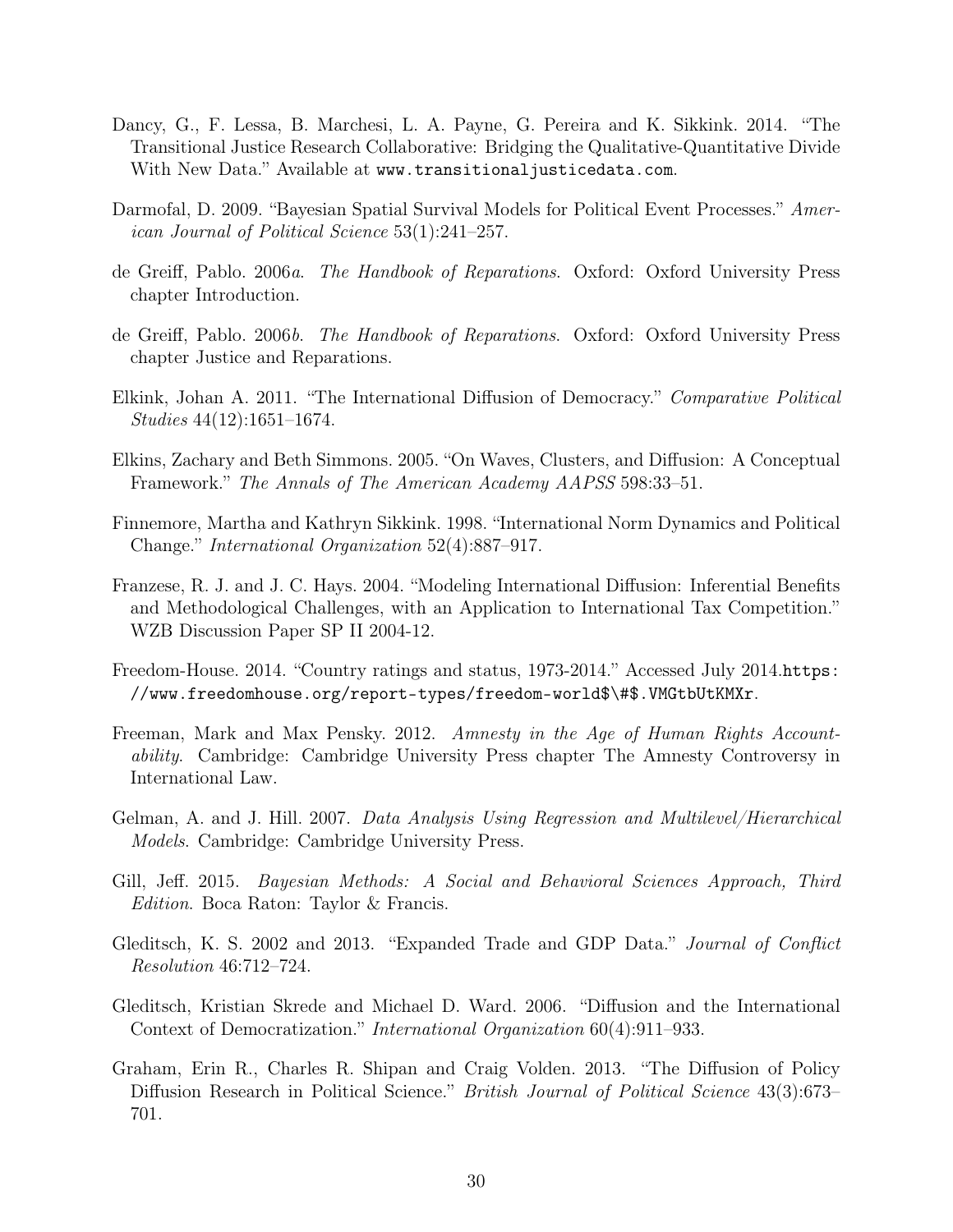- Gray, David C. 2010. "A No-Excuse Approach to Transitional Justice: Reparations As Tools of Extraordinary Justice." Washington University Law Review 87(5):1043–1103.
- Greenhill, Brian. 2010. "The Company You Keep: International Socialization and the Diffusion of Human Rights Norms." International Studies Quarterly 54:127–145.
- Hoff, P.D. and M.D. Ward. 2004. "Modeling Dependencies in International Relations Networks." Political Analysis 12(2):160–175.
- Hughes, Melanie H., Mona Lena Krook and Pamela Paxton. Forthcoming. "Transnational Womenâ $\Delta Z$ s Activism and the Global Diffusion of Gender Quotas." International Studies Quarterly pp. 1–16.
- Hyde, Susan D. 2011. "Catch Us If You Can: Election Monitoring and International Norm Diffusion." American Journal of Political Science 55(2):356–369.
- Jackman, Simon. 2000. "Estimation and Inference via Bayesian Simulation: An Introduction to Markov Chain Monte Carlo." American Journal of Political Science 44(2):375–404.
- Kaminski, M. M., M. Nalepa and B. O'Neill. 2006. "Normative and Strategic Aspects of Transitional Justice." The Journal of Conflict Resolution 50(3):295–302.
- Keck, Margaret E. and Kathryn Sikkink. 1998. Activists Beyond Borders. Ithaca: Cornell University Press.
- King, Gary and L. Zeng. 2001. "Explaining Rare Events in International Relations." International Organization 55(3):693–715.
- Koren, Ore. Forthcoming. "Means to an End: Pro-Government Militias as a Predictive Indicator of Strategic Mass Killing." Conflict Management and Peace Science .
- Laremont, Richard R. 2001. "Jewish and American Reparations: Political Lessons for the Africana Community." Asian American Studies 4(3):235–250.
- Lutz, Ellen L. and Kathryn Sikkink. 2000. "International Human Rights Law and Practice in Latin America." International Organization 54(3):633–659.
- Murdie, Amanda and Tavishi Bhasin. 2011. "Aiding and Abetting: Human Rights INGOs and Domestic Protest." Journal of Conflict Resolution 55(2):163–191.
- of Ottawa, University. 2014. "JuriGlobe World Legal Systems Research Group." Accessed July 10, 2014. http://www.juriglobe.ca/eng/.
- Pleskovic, Boris and Joseph E. Stiglitz. 2000. "Introduction: Annual World Bank Conference on Development Economics, 1999." The World Bank, Washington, DC, December 2000.
- Plummer, Martyn. 2013. "JAGS Version 3.4.0 user manual." August 30, 2013, http:// sourceforge.net/projects/mcmc-jags/postdownload?source=dlp.